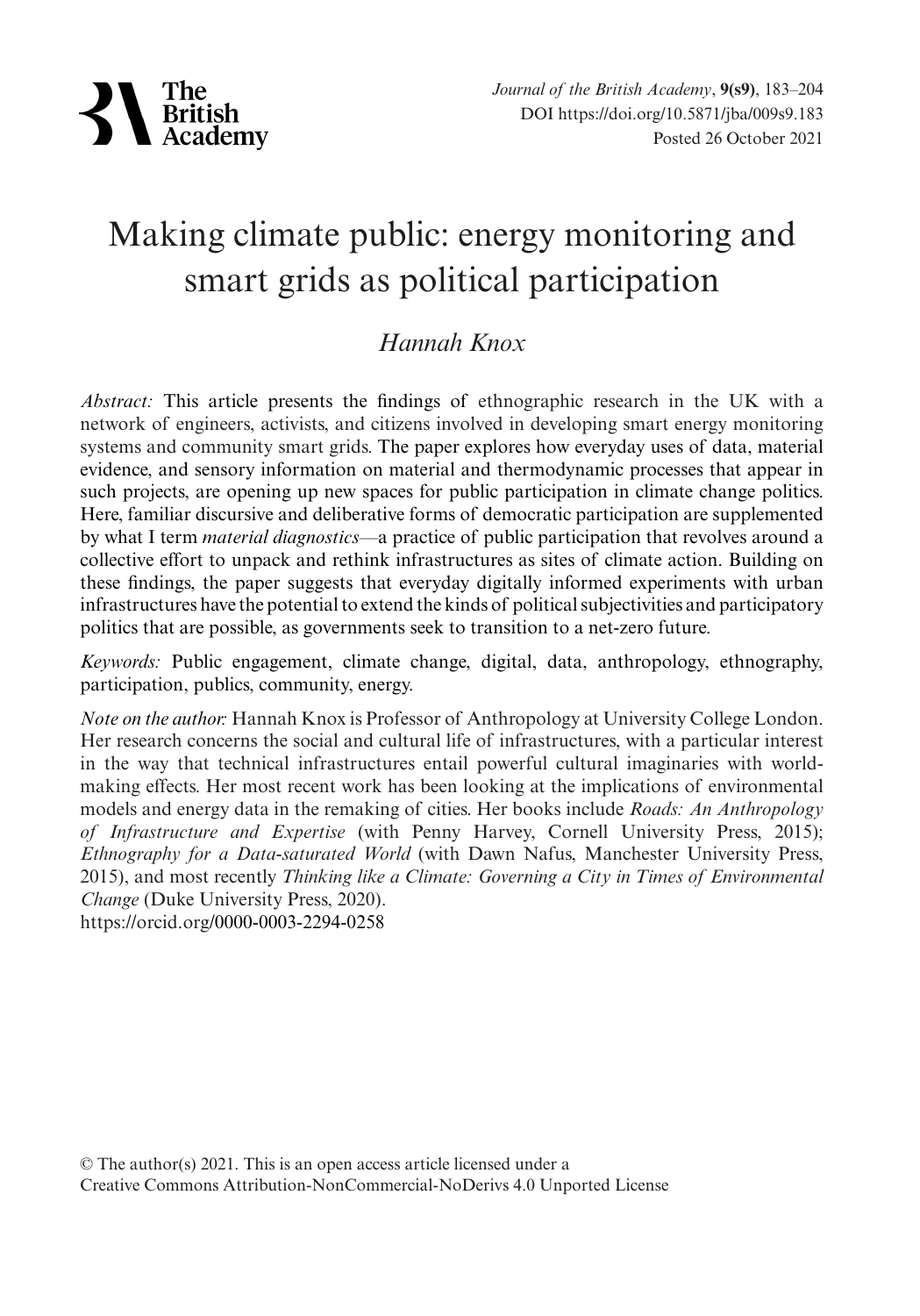## **Introduction**

I have been following Tom<sup>1</sup> on Twitter ever since I went to speak to him about his experiences of home energy retrofit, smart metering, and his ongoing attempts to reduce his carbon footprint through changes to his home and lifestyle. Today he has tweeted a picture of a new grey box propped up against his house, with the words '*and so it begins*'. Although the heat pump is still to be wired and plumbed in, Tom is nonetheless proud to show off the new device, which will run alongside a solar battery further supporting his moves to energy efficiency through energy saving and microgeneration of electricity. The air source heat pump is just the latest in a series of energy-saving and energy-transforming technologies that have come to be a part of Tom's life over the past few years. Starting with a housing retrofit project which saw the complete overhaul of his home's insulation, Tom has, ever since, been a stalwart of energy technology innovation in the Northern English city in which he lives. An avid monitorer of his everyday energy use and prolific Twitter user, Tom has become a public advocate for climate-change oriented technology and voice-piece for the reflexive considerations that becoming rewired into a post-carbon electricity system might mean for people and the planet.

I first met Tom seven years earlier at a workshop that I attended as part of ongoing ethnographic research on urban climate change mitigation, where we were learning for the first time how to build our own DIY digital home energy monitors. The workshop was organised by an energy cooperative that was exploring new ways of helping homeowners understand their energy use, showing them how to share the data with the community, and exploring the impact of installing energy-saving technologies such as insulation and solar panels into their homes. Working at the intersection of climate change activism, urban climate change policymaking and digital technology development, the work of this cooperative was part of a broader community energy movement, which in recent years had begun to explore the role that smart meters, smart grids, and new forms of digital data might play in the transition to a zero-carbon future.

This paper takes as its focus the activities of this energy cooperative, its network of participants and its experiments with smart meters and smart grids, to explore how digital, data-inflected attempts at infrastructural transformation are creating a distinctive form of public participation in the problem of climate change. One of the challenges that climate change activists and policymakers often highlight as an obstacle that needs to be overcome in the transition to zero-carbon, is the issue of how to engage a broad public in both the challenge of climate change and in shaping the solutions to this often seemingly intractable and divisive problem. Attempts to

<sup>&</sup>lt;sup>1</sup>All names and organisations have been given pseudonyms.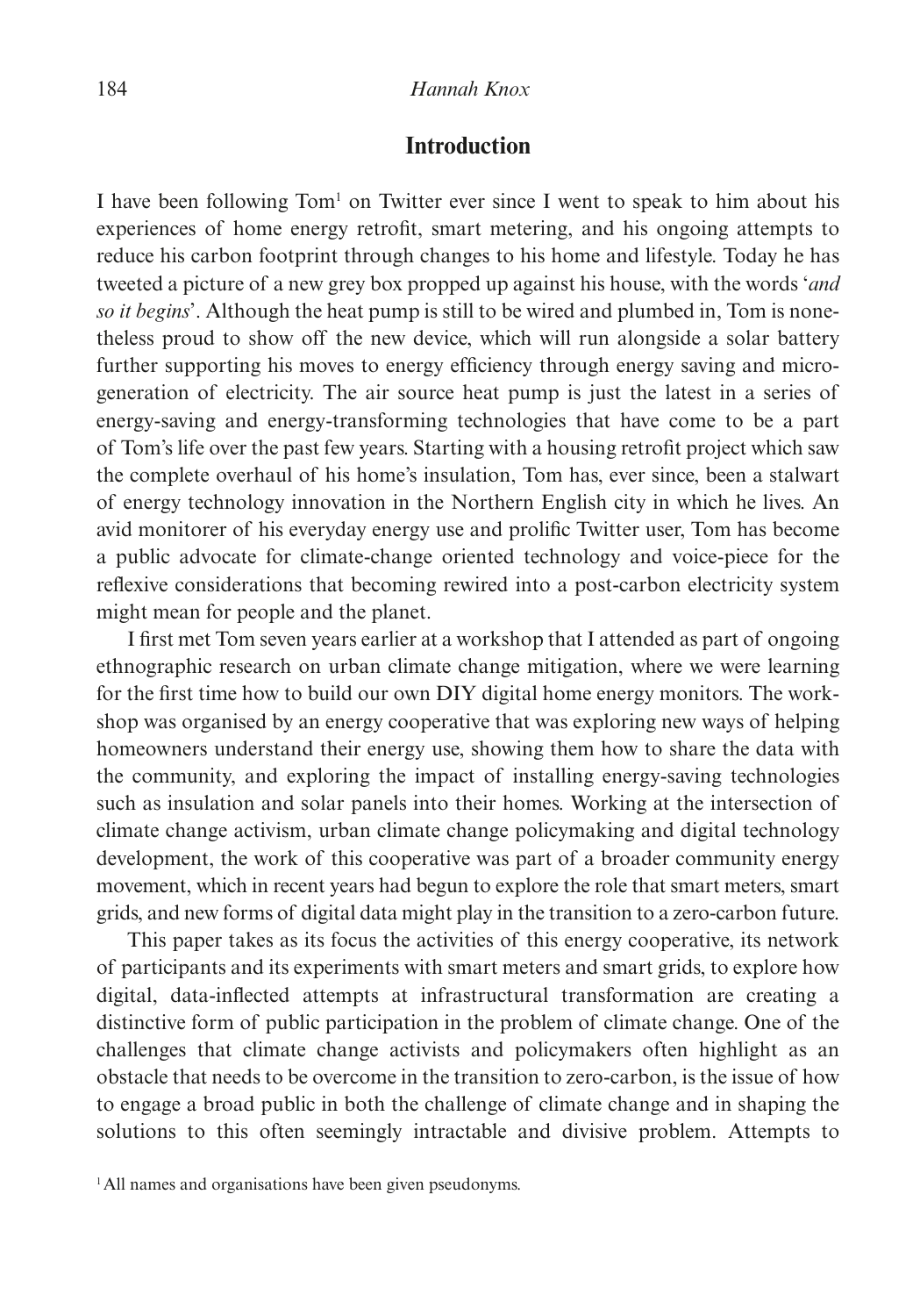constitute climate publics in the UK context have been varied. They extend from long-running practices of climate activism, which seek to use direct action, protest, and disruption to make visible to unaware publics the otherwise often invisible problem of climate breakdown; the publication of high-level independent policy reports alongside the publicisation of scientific findings in the mainstream press which seek to gain public interest through (arguably limited) media reporting; and more recently the creation of climate citizen assemblies—deliberative fora through which a wide range of views on climate change policy options can be debated, discussed, and discursively agreed upon. In each of these cases, the public is constituted as a discourse-community whereby either passively (as imagined community) or actively (as forum participants) people are framed as interlocutors in a debate about what should be done about climate change.

In this paper I seek to expand this sense of what public participation in climate change might look like. Building on research into the everyday work that goes into the making of low-carbon infrastructures, I point to the distinctive qualities of a 'climate public' that I found to be emerging in and around the community smart grid projects I researched. Whilst clearly a rather niche form of participation in climate change, I suggest that the nascent climate public which I explore in this paper, provides us with an opportunity to expand our sense of the spaces where public action on climate change is taking place, and to reimagine possible forms that it might take in the future.

## **Infrastructural publics and climate change**

In recent years, the notion of the public as constituted primarily in a discursive and deliberative register has been challenged by various social science scholars who have drawn attention to the way people are situated as publics not only through language and discourse, but also through their relations to objects, materials, and technology (Anand 2011, Braun & Whatmore 2011, Latour & Weibel 2005). One key area of research in which this has been illustrated most clearly, is in work that has focused on people's engagement and entanglement in infrastructural systems (Anand *et al.* 2018, Boyer 2019, Harvey *et al.* 2017, Knox 2017). Recent work on environmental and urban infrastructures has shown that publics are not only constituted in relation to protest, media discourse, political deliberation, and democratic debate, but are also made and remade as collectives in and through mundane, everyday material and technical engagements with infrastructures of different kinds. When a new road is built, a windfarm proposed, or a housing estate planned, such projects draw out and materialise latent relationships between communities, officials, engineers, landscapes, chemicals, bodies, and livelihoods. Infrastructures are projects where, as de Boeck evocatively puts it, 'publics thicken' (De Boeck 2012).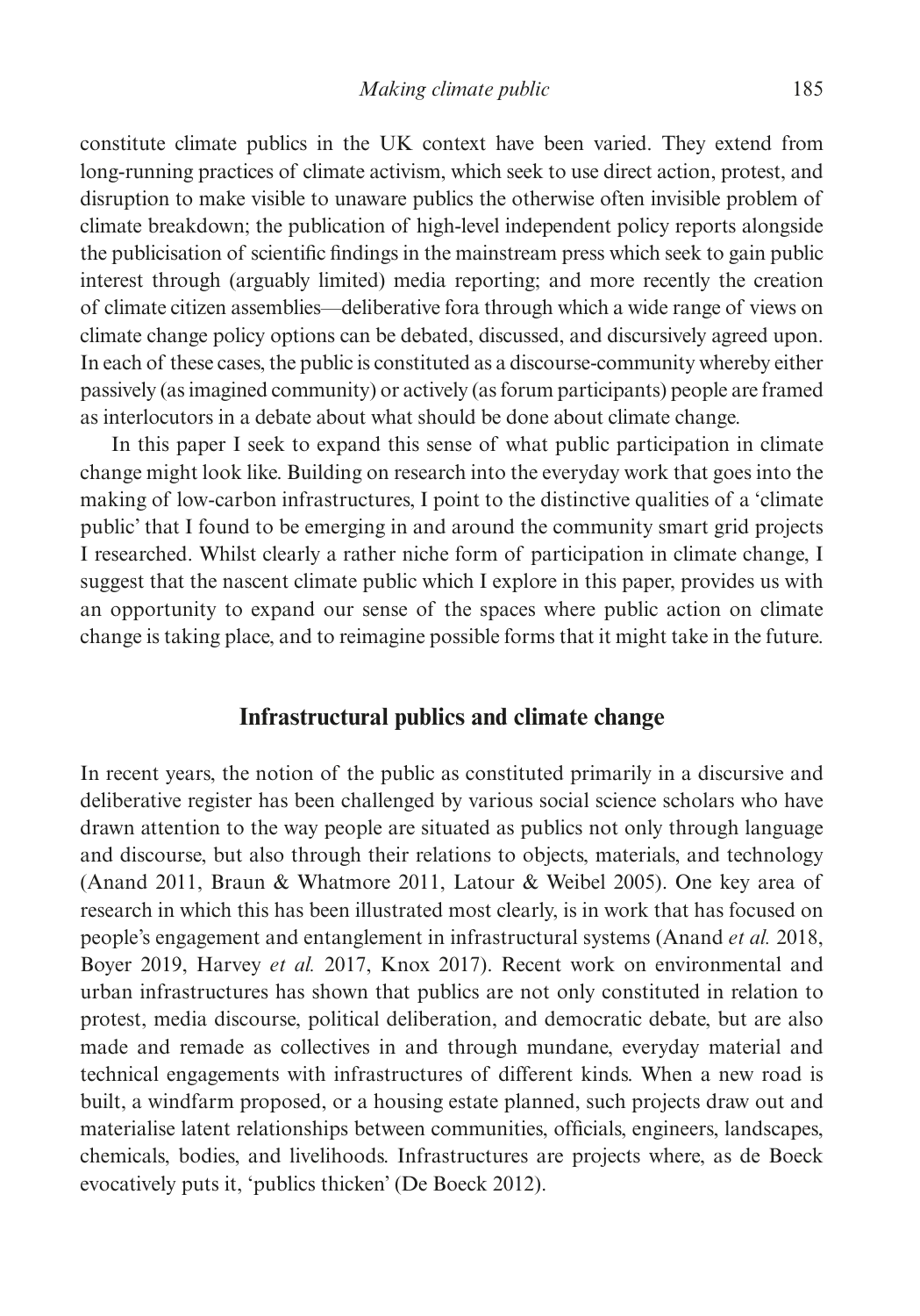Recent work on climate urbanism has starkly illustrated how climate change is an infrastructural problem (Castán Broto *et al.* 2020). Reducing the carbon emissions of cities and creating resilience against future climatic effects in urban settings has been shown to be a project that will demand a fundamental transformation in the infrastructures through which cities and nations function. The buildings in which people live, the vehicles with which they move, the energy that powers homes and businesses, the food that people eat, and the goods that they buy are all being reconsidered in light of climate change. Each of these infrastructural transformations is a moment not only of technical change, but also a process in which people are being invited to engage as particular kinds of publics: whether the oppositional publics of public consultation, the passive consumers of smart city infrastructures, or the infrastructural publics of community energy projects.

This paper draws attention to a particular aspect of climate urbanism as infrastructure transformation, which appeared as central in my own research, namely the key role that digital technologies—in the form of smart meters and smart grids were playing as components of these shifting urban infrastructures. Intriguingly, digital technology use in climate urbanism has been a relatively unexplored dimension of public engagement in infrastructural climate politics. A recent collection on the emerging concept of climate urbanism, for example, makes scant mention of digital practices, data analysis, or sensory technologies in an otherwise far-reaching and field-defining assessment of climate change in cities (Castán Broto *et al.* 2020). This is perhaps due to the deep-seated association of climate change with ecological or environmental relations, a framing which can sometimes reproduce a cultural separation between the domain of the natural environment on the one hand and activities of a digital techno-culture on the other (Knox forthcoming 2022, Latour 1993). And yet climate change is deeply inflected by digital technologies. The models through which climate change has been detected and made into an object of global policymaking are some of the largest and most sophisticated computational systems that exist in the world today: climate change is arguably the original big data problem (Edwards 2010). Future decisions about climate solutions are framed by Integrated Assessment Models (IAMS)—experimental computational models that perform cost–benefit and risk analyses by juxtaposing economic, energy, and climate data in future-world scenarios (Edwards 1999, Hastrup & Skrydstrup 2012). Digital systems are also contributors to climate change, with emerging technologies like bitcoin and AI (artifical intelligence) demanding huge and increasing amounts of energy to function (Mora *et al.* 2018). At the same time, advanced digital systems of mapping, monitoring, and data processing are themselves being used to generate data visualisations, sonifications, and digital mapping of entities like rooftop solar potential, energy grids, environmental degradation, and migration patterns, which promise to operate as key devices for making the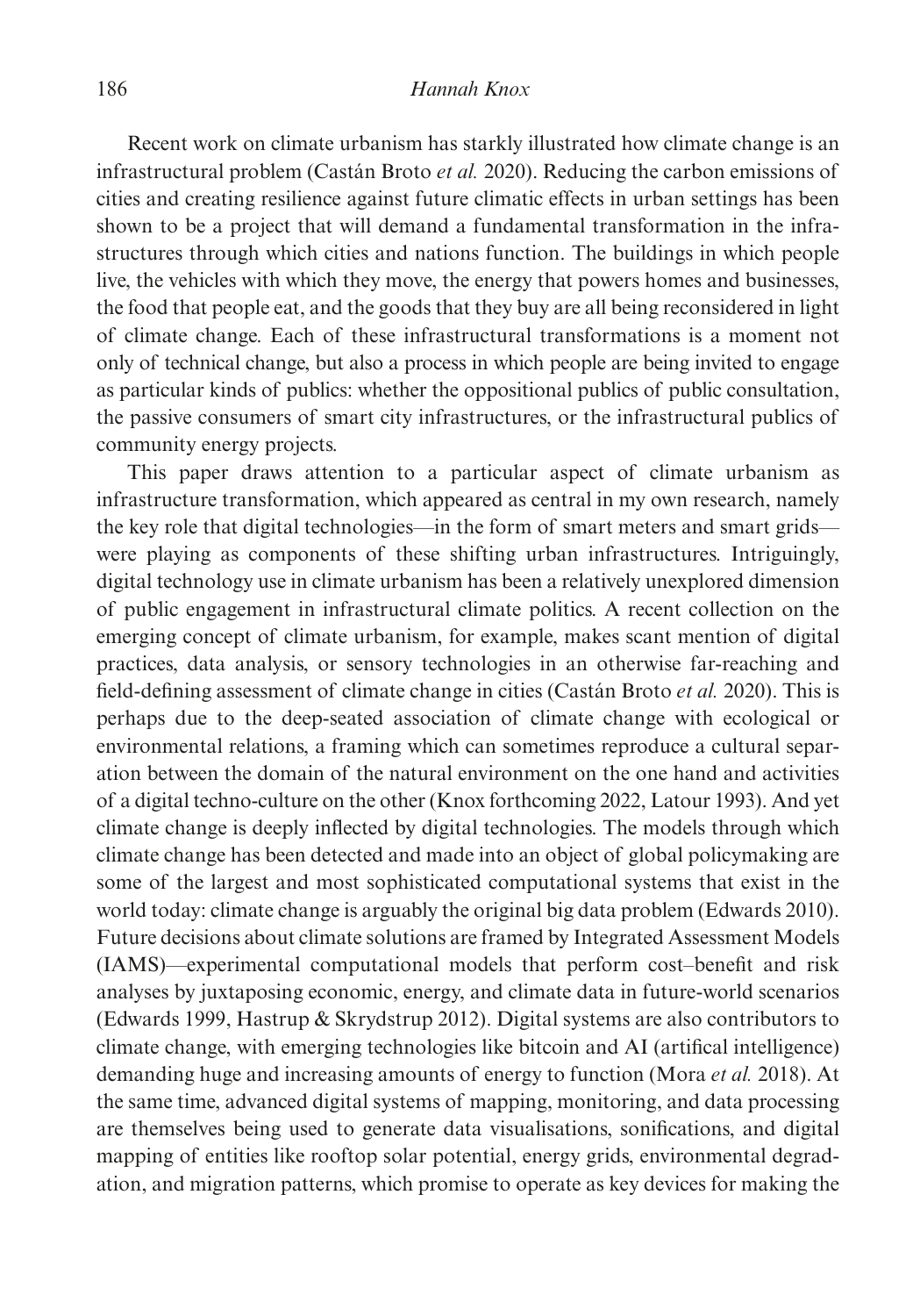shape, feel, and affect of climate perceptible to experts and publics (Gabrys 2016, Houser 2014, Lippert 2015).

If infrastructures are sites where 'publics thicken', digital infrastructures have been shown to generate their own particular dynamics of public participation. A key insight of recent work on digital systems has been the way that such systems appear to be reconfiguring existing understandings of power and political relationships. On the one hand, the rise of global corporations, like Google, Facebook, ByteDance, and Amazon, appears to have shifted the primary site of governance and power from states to corporations who now control populations and their actions through their use of data mining, analytics, machine learning, and AI (Zuboff 2019). The way search engines and social media sites have shifted from tools designed to effect social connection to engines for the production of commercialisable data, has raised new questions about the 'public' nature of participation in platforms which use publicly generated data for private gain (Ruppert *et al.* 2017). On the other hand, digital technologies have in other contexts afforded a countercultural, libertarian or activist response to their potential for social and political organisation, generating the birth of things like the Free and Open Source movement (Coleman 2009, Kelty 2008), or the quantified-self movement (Nafus 2016) in which people have reinstated ideas about participation, democracy, free speech, and individualism through the medium of digital technologies, sensors, and software. Jeffrey Juris's work on digital activism, for example, has drawn attention to the way digital platforms have offered new ways of making global political networks, as well as raising their own challenges in terms of how to keep people engaged longer term in online activist networks (Juris 2008). Other digital infrastructures, such as the emergence of free and open source software (F/OSS), have been shown to be generative of what Chris Kelty has termed 'recursive publics': that is, forms of public participation in software generation that create open and public infrastructure whilst simultaneously positioning programmers as themselves constitutive of digital public sphere (Kelty 2008). From the top-down and from the bottom-up, digital platforms and data systems have been shown to be profoundly important sites for the negotiated rearticulation of what collective public life means, and the reconsideration of the appropriate or available forms of participation in this public life. If infrastructures have long been sites where publics are made and remade, digital infrastructures have introduced particular issues which need to be considered if we are to understand the kinds of public participation that contemporary grassroots climate change infrastructure projects are beginning to generate.

In what follows I draw on twelve months of ethnographic research with a community-based energy cooperative and their network of partners to explore how engagement with smart grids, smart meters, and data flows are framing the contours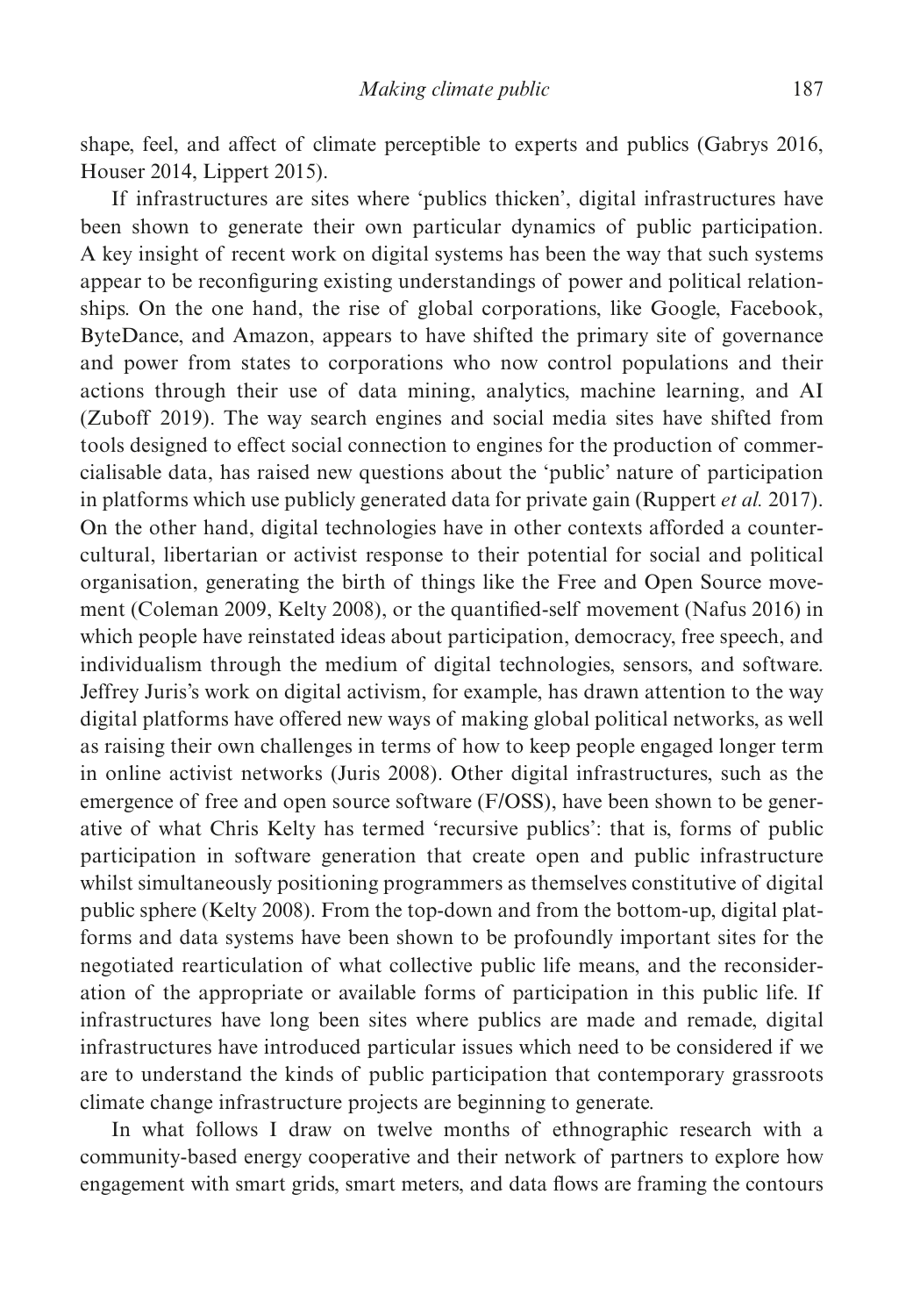of public participation in climate politics. The research involved one day a week of participant observation with the energy cooperative with a particular focus on their involvement in a European Smart Grid Demonstrator Project. In addition, I participated in in several project meetings (virtual and face to face), conducted weekly informal interviews with staff of the energy cooperative, carried out seven recorded interviews with other members of the energy co-op, four recorded interviews with partner organisations participating in the EU project, and participated in broader activities related to municipal and community energy opportunities, including involvement in a collaborative research project into options for a municipal cooperative energy company involving grid operators, union representatives, and local policymakers. The research also involved archival research on the history of electricity infrastructure in the city where research was primarily conducted, consultation of reports and grey literature on UK and European community energy initiatives, and the organisation of a 'hackathon' involving policymakers, technical experts, and energy system employees, which addressed the question 'how can energy be made more equitable'.

Drawing on this research I explore how engagements with climate change, inflected through an attention to digital data emerging from the use of meters in community smart grid projects, are creating what I term 'infrastructural publics'. Confronted with information on material flows and energy relations, I suggest that people involved in such projects find themselves newly aware of their entanglement in infrastructural systems, with implications for ideas about political responsibility, agency, and the form that political action in the face of climate change might take.

## **Rewiring community with smart grids and meters**

It is a rainy Thursday in September and a group of around thirty members of a European Community Smart Grid Demonstrator project are gathered outside the meeting room where the project feedback meeting is about to start. Some are slumped on sagging sofas, heads burrowed in laptops, others talking to colleagues with coffee mugs in hand, some seeking out a working projector or looking for a reliable Wi-Fi signal. Emailing, texting, preparing, testing, the group are getting ready to present to the project funders, their latest work to build, implement, and test a prototype community smart grid system.

NewGrid is a European project with partners in Belgium, Greece, Italy, Spain, and the UK. The partners at the meeting, including the project assessors from Brussels, have travelled from across Europe to the Old Mill Building at Northern Co-Housing, a housing cooperative on the edge of a town in the North of England, and one of the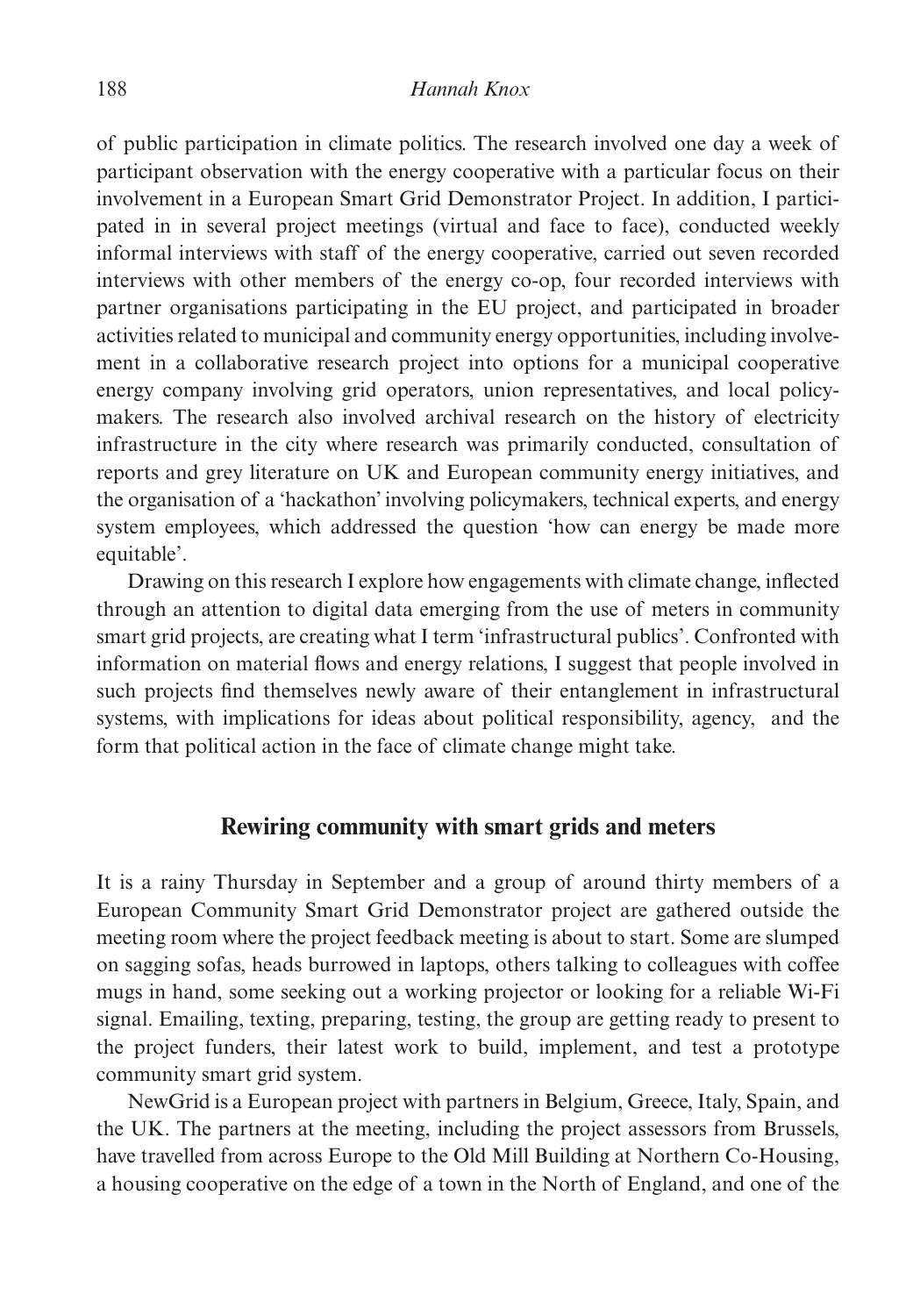test sites for the NewGrid project. The meeting is ready, chairs lined up, and so we take our seats, ready to be welcomed by the Co-Housing group director who opens the meeting by explaining why an eco-housing cooperative might be interested in being involved in a technology project like this.

In the presentations that follow, the NewGrid project is explained. The aim of NewGrid is to demonstrate the feasibility of creating local, smart electricity grids that could potentially be used by cooperatives, local distribution service operators, and communities to generate, manage, and supply their own electricity within a particular locale, neighbourhood, or social network. To do this the project has brought together partners from across Europe with expertise in engineering, software development, and community engagement to build smart meters that will monitor electricity use; collate information into a central repository; and give different participants—citizens, grid operators, and communities—access to data that will enable them to better understand and manage their energy use. The aim of the project is to ultimately redesign, through the use of digital technologies, the socio-technical infrastructures that currently structure people's relationship with electricity. This is summarised on the project website in the following policy-oriented terms:

The main outcomes of the project are ICT tools that offer secure, stable and robust smart grids, allowing distribution service operators (DSOs) to mitigate management, replacement and maintenance costs of the electricity distribution grid, in presence of large share of distributed renewable energy resources.

The project proposes innovative business models for the new players in the electricity panorama, such as prosumers, aggregators and energy service companies, with the objective to facilitate the integration of next generation distributed renewable energy sources and active participation of the European citizens in the energy market (demand response schemas).

*…* The most innovative aspect of the project is the innovative and affordable smart low-cost advanced meter allowing more extended functionalities for consumers and prosumers in order to empower and protect European citizens.

Although this website text offers a rather abstracted and technical description of the project's aims, conversations with its members and the presentations at the workshop suggest that its technical ambitions were understood to be radical, environmentally driven, and deeply political. The five test sites for the project were all electricity cooperatives or non-profit organisations, who had long been working to explore how to effect a move away from fossil-fuelled capitalism and bring in a more ecologically and socially sustainable way of living with energy. This ranged from a project in Northern England which sought to reduce people's energy use through proper insulation and a greater sensitisation to the thermodynamics of houses; a project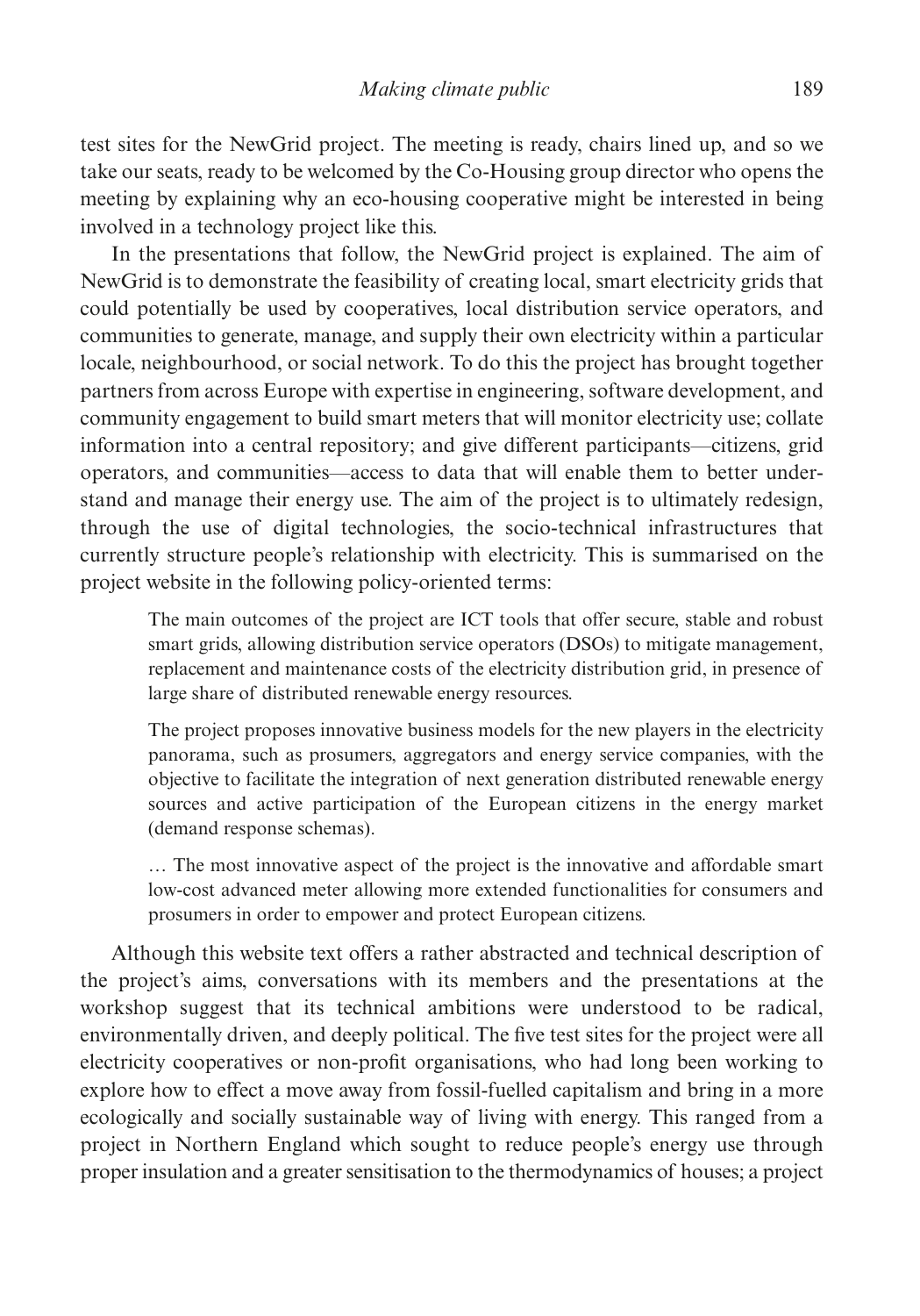in Catalonia in Spain which was seeking to create incentives for citizens to invest in distributed energy generation by investing in a solar cooperative, and explorations of the possibility of keeping the economic benefits of renewable energy generation in local places through the development of peer-to-peer energy trading. What held these projects together was the ultimate aim to bring about a fundamental rethinking of the 20th-century model of how electricity has been generated, distributed, and supplied in Europe through the development of an alternative energy infrastructure.

## **Reworking the electric public**

Northern Co-Housing, where the workshop was being held, was to be one of the test sites for the project. In the UK, testing the functioning of community electricity grid systems had proved quite difficult to achieve, constrained by technical infrastructures and regulatory systems that had been developed in the context of the creation of an analogue, fossil-fuel-powered national electricity grid in the early 20th century, and the later privatisation of the electricity industry in the 1990s (Nolden *et al.* 2020). One of the key aims of the creation of a national electricity grid in the late 1920s, had been to integrate an otherwise fragmented system of different voltages, appliances, and systems that had sprung up in local areas all over the country by standardising the distribution and supply of electricity with one national system (Hughes 1983, Luckin 1990). A key principle that this centralised grid had worked with was that electricity would be available to all citizens at nationally standardised cost, so that those who lived far from sites of electricity generation were not disadvantaged either in terms of reliability of supply or cost. We might say that in this way the national electricity grid, even before the wholesale nationalisation of the energy industry in the mid-20th century, had begun to usher in the idea of a national energy public (Bakke 2016, Hughes 1983, Latour & Weibel 2005, Özden-Schilling 2015, Özden-Schilling 2016).

The more recent emergence of location-based, community, and municipal energy schemes, brought about as a result of the emergence of distributed and localised forms of electricity generation through solar panels, heat pumps, or community energy cooperatives was posing a potential transformation of this model of electricity as a public good for a national citizenship. This had raised concerns that sub-national energy generation and supply could have a divisive effect, potentially meaning communities or groups with greater access to energy resources would gain advantage over those with no access to energy generation. For this reason, regulatory restrictions were in place in England at the time of this research, that prevented communities from being able to sell locally generated electricity directly to local electricity users. Instead individuals and communities that generated electricity still had to give back any of the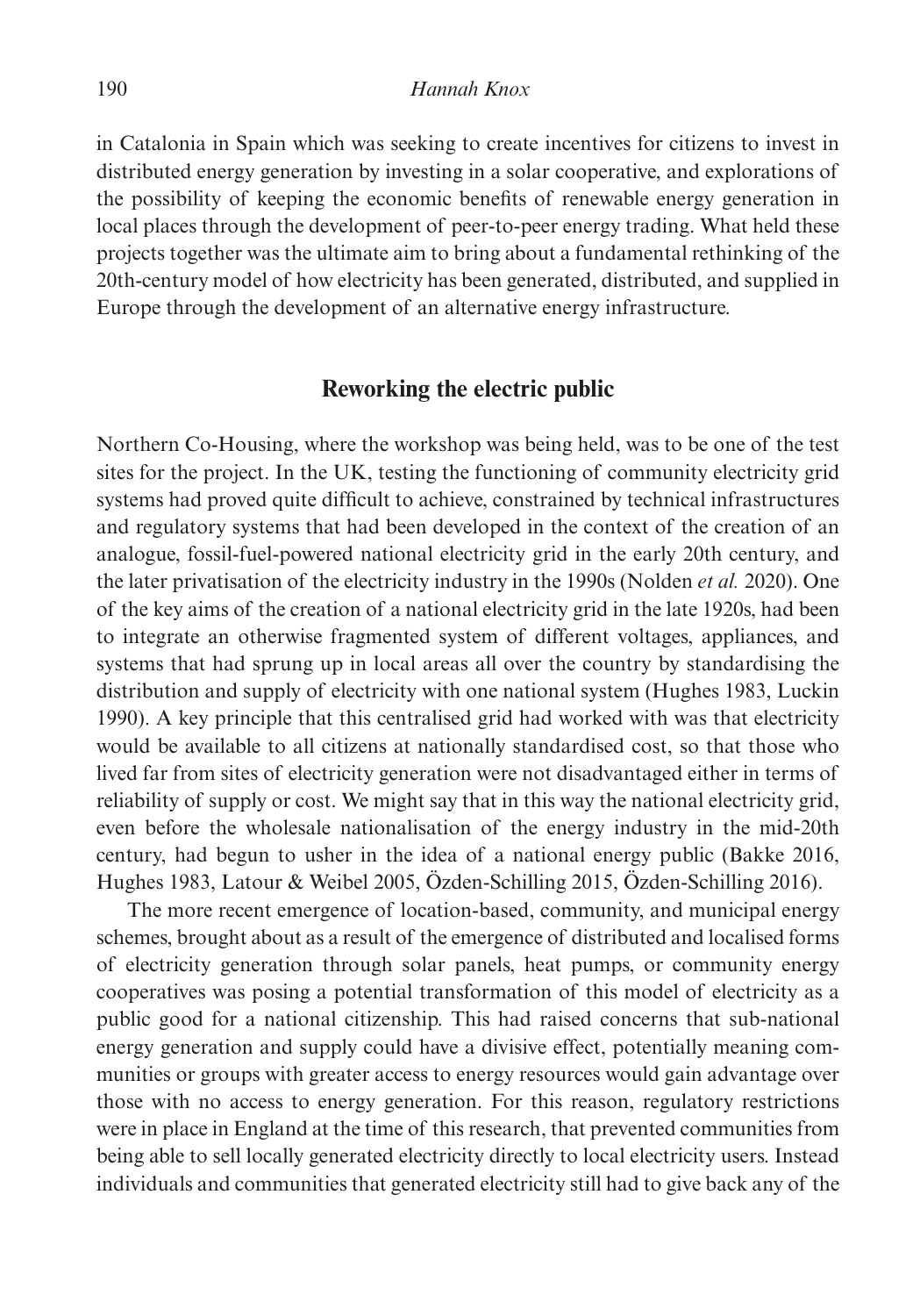energy that they did not use themselves, to the national 'pool' of electricity, which, through market mechanisms, became once again distributed as a form of national resource through the national grid (Nolden *et al.* 2020).

Luckily for the NewGrid project, Northern Co-Housing was something of an anomaly in community energy terms. Unlike community energy groups that brought together individual households which were each, already, connected to the national grid, Northern Co-Housing was what was known as a 'behind the meter' cooperative. Northern Co-housing is made up of a group of forty-one houses, over thirty micro-businesses, and several communal areas, and was developed on a single site in the early 2000s. The whole site was connected to the national grid through just a single point, with the electricity measured through a single meter. This meant that what happened 'behind the meter' was invisible to the national grid, making it an ideal site for an experimental community smart grid project that could play around with the possibilities of reconfiguring demand and supply outside national regulatory infrastructures. For the community, what being behind the meter had meant in practical terms was that energy that was already being generated from solar panels and a hydroelectric generator and used on the site by households and small business units, and needed to be managed not by the usual billing structures of a commercial energy supply company but by one of the community members.

One effect of this arrangement was to constitute Northern Co-Housing not as a group of individual homeowners managing their own electricity consumption, but as a proto-collective that was experienced by Co-Housing members as existing in tension with the national energy system. Up until this point, the management of the site's electricity had fallen on the shoulders of Simon. It had been Simon's job to annually go around to each of the houses and business units on the site and read their electricity meter, writing the numbers down in a notebook and transferring them onto his computer. Simon had then had to work out the relationship between the electricity generated on site by the small hydroelectric generator and solar panels, the amount of electricity that everyone used, the amount of electricity used by shared spaces including the electric car club and a shared common room—and the amount being charged by the electricity company, in order to come up with an accurate bill for each household or business. Up until this point Simon had taken on the role of a kind of local grid controller—a 'job' for which he was not remunerated. The NewGrid project proposed to transform the community's ability to manage its energy use by digitising the monitoring and management of the site's electricity, replacing Simon with a centralised system of energy monitoring and display that could potentially be visible to anyone on the site. By adding smart meter extension units to sites of generation (the water mill and the club house where the solar panels were located) and also to the sites of consumption (namely the houses, business units, and an electric car charging point)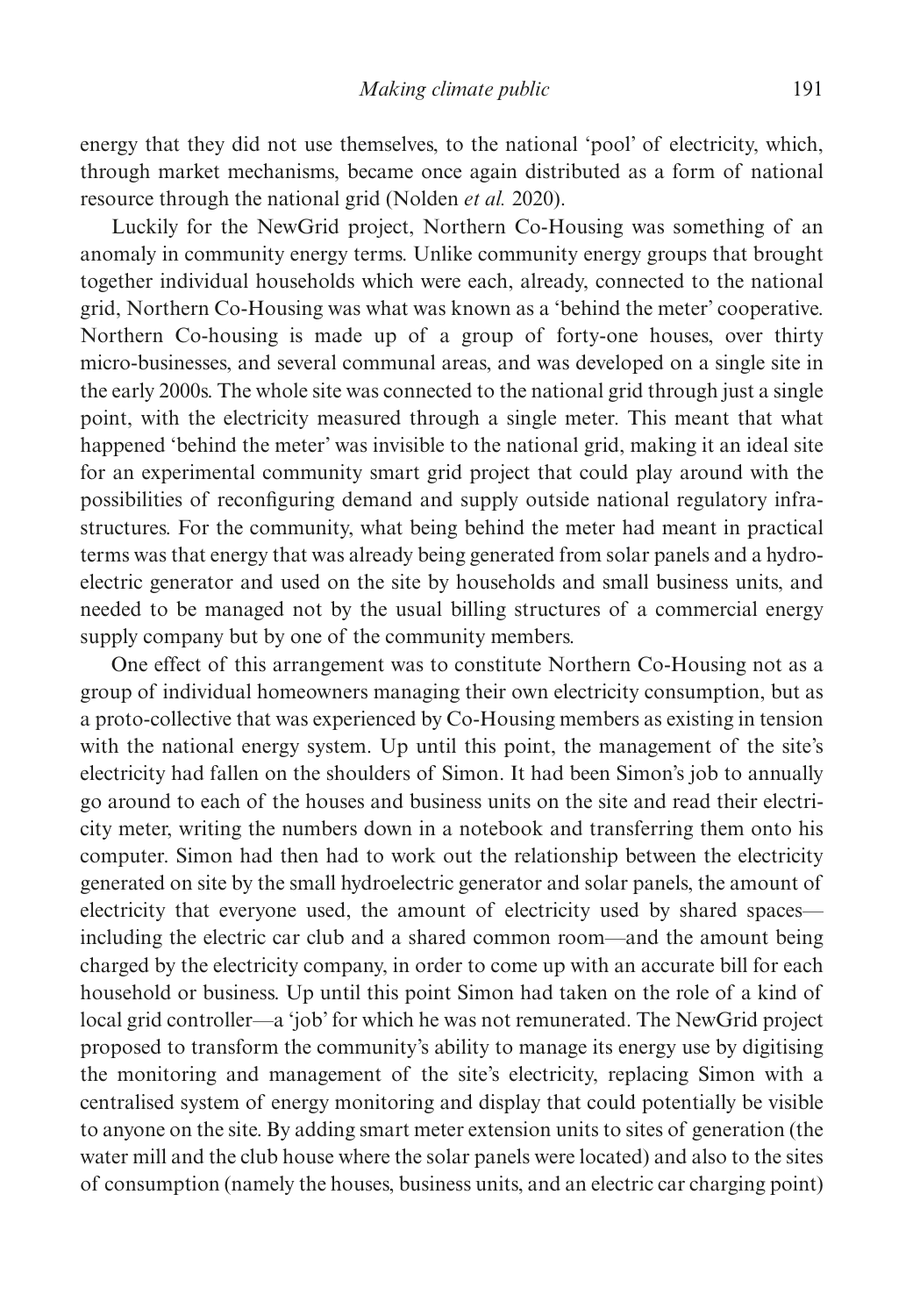and deploying a user-interface where this data could be analysed, the project sought to use smart meters and smart grids to give Northern Co-Housing residents a newfound control of their electricity use. However, as mentioned above, the effect of the putting in place local smart metering was not to individualise the management of electricity consumption but rather to increase the collective power of the site as an energy community. This was in direct contrast to the way that smart metering has often been understood as a technology neoliberal control.

### **Socialising with smart meters**

The NewGrid's project to develop smart meters for the purposes of supporting community energy was being deployed in the UK in the context of a broader approach to smart metering that had been in place since the early 2000s. In 2012, the UK government had announced with some fanfare that by 2020 every household in the UK would have a smart meter in their home. The aim of smart metering in this national project was multiple: a pragmatic attempt to prevent the need for in-person meter readings by supply companies; a technical tool to link to the broader digitisation of the electricity grid to help grid operators identify faults on the system in real time and to resolve them remotely and quickly; and most crucially for our purposes, a way to give customers data on their energy use so that they could focus on how to use energy more efficiently.

Much of the marketing and enthusiasm for the national smart meter programme was promoted on this latter basis. Smart meters were primarily touted as a tool that would help people visualise their energy use. On the basis of this visualisation, it was argued that they would be able to make better choices about their individual energy use, saving money for themselves as consumers as well as indirectly contributing to nationally mandated targets for the reduction of energy for environmental reasons. Meters in the context of the national smart meter rollout functioned as a tool that addressed individual consumers, or households, asking them to enact themselves as part of a national public through a reconsideration of their own individual consumption habits within a system of inputs and outputs not unlike that of the smart city. Metering in general, and smart metering in particular, has thus been widely described as a tool of neoliberal governmentality, in that it seeks to ask individuals and households to self-discipline their energy use in response to data that is read as informational and transparent in its meaning (Coleman 2014, Schnitzler 2016).

Responses to this have been varied. Sociologists working in the field of energy practices have been deeply critical of a naive technological determinism which has often imbued projects that assume that data on energy use is transparent in its meaning,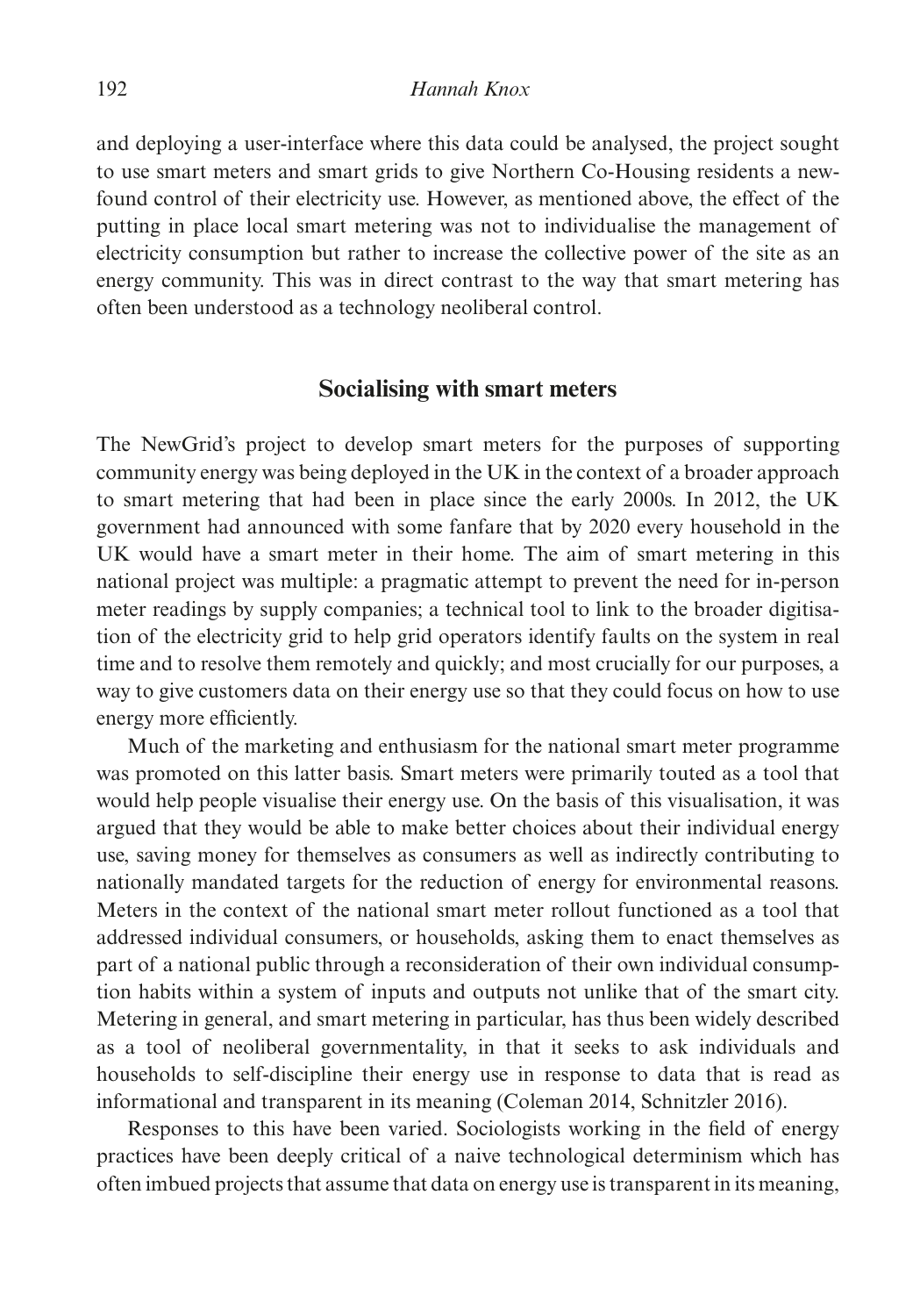and predictable in terms of its social effects (Shove & Walker 2014, Shove *et al.* 2014). Such studies have shown that energy practices are not behaviours that can or should be nudged with objective information to prompt rational attempts to save money or reduce carbon emissions but are deeply entangled with ideas about comfort, kinship, home, and responsibility (Hand *et al.* 2005, Shove *et al.* 2014).

An alternative, and less directly critical, approach to energy monitoring comes from those who have been interested in what the emergence of environmental data might tell us about broader shifting structures of social relations. Going beyond the idea that citizens are either units of behaviour that can be technically manipulated, or that they are social beings embedded in webs of meaning that directly contradict the ambitions of policymakers and technology developers, some more politically minded scholars have sought to address the broader philosophical and structural question of what kinds of persons and publics might be emerging as people begin to use sensory devices as a means of what Noortje Marres has termed a practice of 'material participation' (Marres 2015).

This work has suggested that what emerges when people begin to engage with and use environmental data in their everyday lives is less a straightforward nudge towards pro-environmental behaviours, than a way of being in which people's sense of themselves as persons or citizens is iteratively and constantly shaped through their sense of themselves in relation to material flows (Naus *et al.* 2015, Strengers 2012). For Marres, this takes the form of a new kind of publicness which is entangled with people's newfound sense of their domestic lives as a facet of a broader environmental ecumene that is sustained and experienced through blogs, photo sharing, and public performance (Marres 2011, 2015) . For Jennifer Gabrys, the environmental subjectivity that comes from an engagement with environmental data is not just a new way of performing the self but is also entangled with new modes of governmentality that seek to survey and control emerging publics through disciplinary techniques of monitoring and automation (Gabrys 2014). For Gabrys, this creates an experience of urban citizenship as constituted through a governmental practice that she terms 'environmentality'. Here the individual is no longer constituted as a citizen through their incorporation into a broader public as a site of discourse and practice, but is now constituted as a node or data point within a terrain of data-mapped relations. This is demonstrated in Gabrys' work through an attention to air quality monitoring, in which the driver of a car, a factory, or a household that burns coal, become visible into the urban data dashboard as equivalent units that both contribute to and shape the 'problem space' of urban air quality (Lury 2021, Mattern 2015). Akin to analyses of big data analytics as a mode of platform governance or surveillance capitalism, environmental data in this framing highlight the way that digital sensing has the capacity to enact a top-down, data-driven refiguration of social life.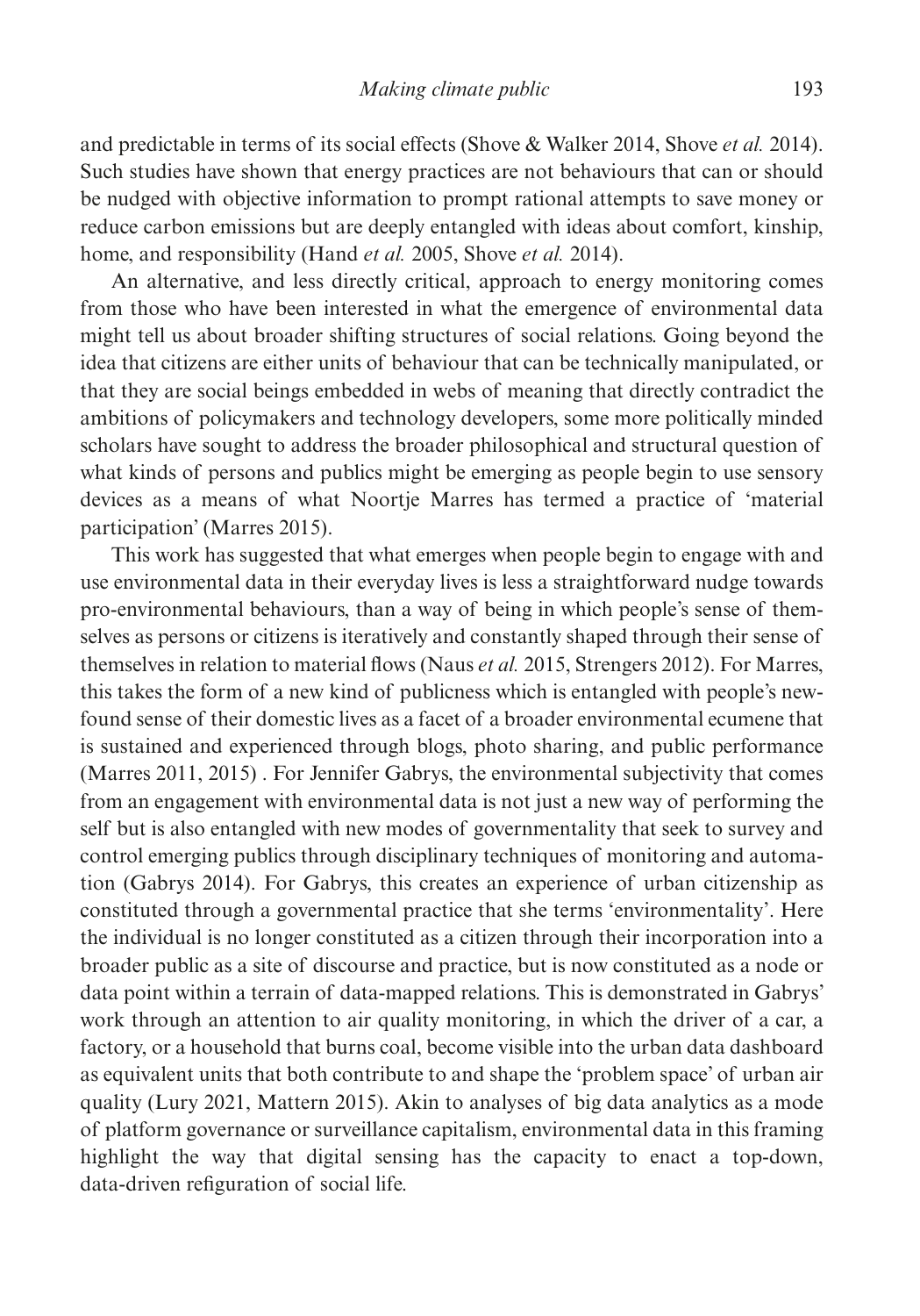#### 194 *Hannah Knox*

In the case of the smart metering and smart grid projects that I followed in my research, the implications of new forms of environmental data for people's sense of themselves and their place in the world appeared less as a form of imposed 'environmentality' than, what I have come to term elsewhere, a more bottom-up practice of material or infrastructural diagnostics (Knox 2020). To participate, through attention to data of different kinds, in a material diagnostics was in this case not the transformation of the urban citizen into the subject/object of environmentality—nodes in a system of information exchange. In contrast, a digitally inflected material diagnostics seemed to actually open up a renewed space of participation and deliberation, inviting people to engage in fresh ways with questions about the relationship between public and private life, which now revolved around the relational properties of materials as they became revealed anew in the practice of everyday, bottom-up energy monitoring. To explore this further, let us return to some of the people who I met in the research, who were involved at a day-to-day level in monitoring and measuring their energy.

## **Material diagnostics**

Some months after the initial project meeting, I returned to Northern Co-Housing for a participatory workshop that sought to explore with the housing group how they might be able to make the use of the data that were coming from the smart meters. Matthew, from the NewGrid project, began the workshop by showing a slide displaying an anonymised feed of electricity data from one of the smart meters that had been installed on the site in one of the Co-Housing resident's houses. He quickly talked through the graph of energy data, before opening up the floor for a broader discussion with members of the Co-Housing community about how they would like to monitor their energy and use the data.

Although not described in much detail, the graph displaying energy data was the trigger for many questions from the group. One of the members started the discussion by asking about the baseload represented on the graph, and whether there was an app that could help them disaggregate the data so as to differentiate between the baseload of electricity that stretched out at the bottom of the graph, and the fluctuations of electricity skipping along above this. Matthew's response was that the best thing to do would be to just turn appliances on and off and make a note of what happens on the feed in real time.

Discussion then moved on to recall previous attempts to analyse the data onsite prior to the installation of the smart meters. Here stories of energy monitoring discrepancies began to be told: like the time when the aggregated data on the energy being used by the business unit tenants did not add up to the whole building's calculated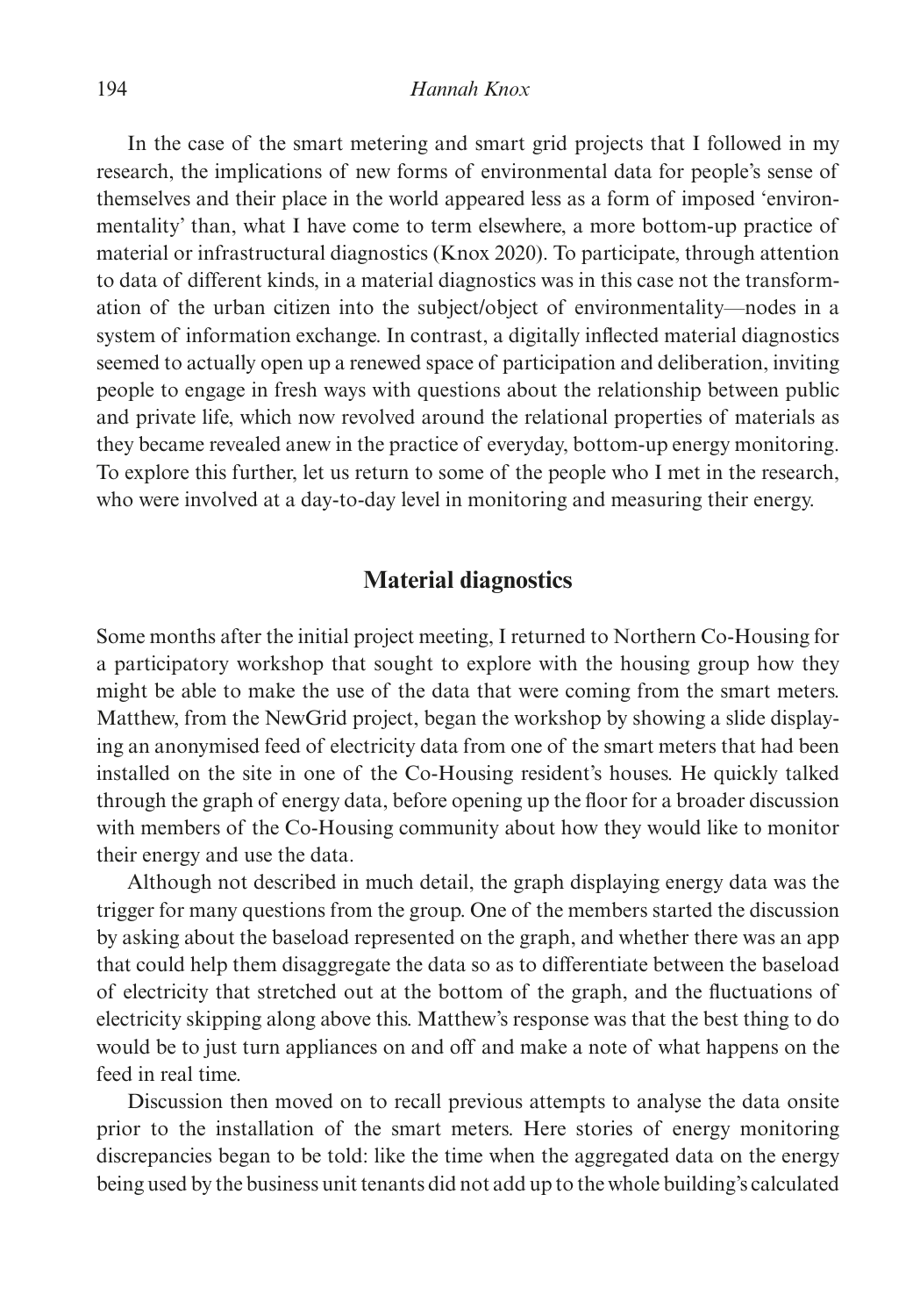energy use. This prompted an interrogation to try to work out which of the businesses this extra energy use was coming from, why it was not registering in the data, whether the meters were installed properly, or whether there were collectively owned objects which used energy but that were not being taken into account. In spite of these problems, the transformative potential of data was also expressed, with several participants coming up with ideas about projects and activities that new streams of energy data could enable. One participant told a story, for example, of another co-housing site where they had set up an alert with the sound of a dog barking broadcast over a Tannoy to alert everyone that the grid was at low capacity and they could put their appliances on. Another asked whether a traffic light system could be installed in their shared laundry room to indicate whether their renewable sources were generating electricity and if it was therefore a good time to put the washing machine on.

What emerged from this discussion was the way that engagement with even rather mundane digital data streams on energy use prompted an attention to matter and its relations through what I am calling here material diagnostics (Knox 2020, 2021). Material diagnostics was importantly not just an engagement with data itself, but a practice that took data as a prompt to interrogate a much wider set of material and social relationships in which people came to realise that they were embedded.

This sensibility came up in conversations with many other people I spoke to during the course of my research. As well as following the NewGrid project, I also interviewed and participated in workshops and events with a wider group of people who were members of one of the energy cooperatives that was part of NewGrid project. They too expressed a similar relationship to energy data as that which was articulated by the Northern Co-Housing workshop participants, with energy data opening up a diagnostic relationship with ready-to-hand materials, interpersonal social relations, and broader infrastructures of energy supply, distribution, and generation.

When I went to interview Tom, with whom this paper opened, he spent a lot of time explaining to me the variety of relationships to which he had become sensitised as he read his energy data. Tom's sensibility to his home and its functioning that emerged through his close engagement with energy data had initially been prompted by attempts to make his house more environmentally friendly. Over time he had worked hard to combine data from meters and sensors with information on prevailing weather conditions described through data from the Met Office, the carbon dioxide emissions associated with his travel, and how he and his family heated and lit his home. Monitoring these material properties and practices amplified Tom's awareness of many aspects of the material and ecological infrastructures that held his life in place, from his home, to where he worked, to what he ate and where he travelled. It prompted him to reflect on his ongoing use of a petrol car and partly influenced his decision to buy an electric bike and eventually an electric car.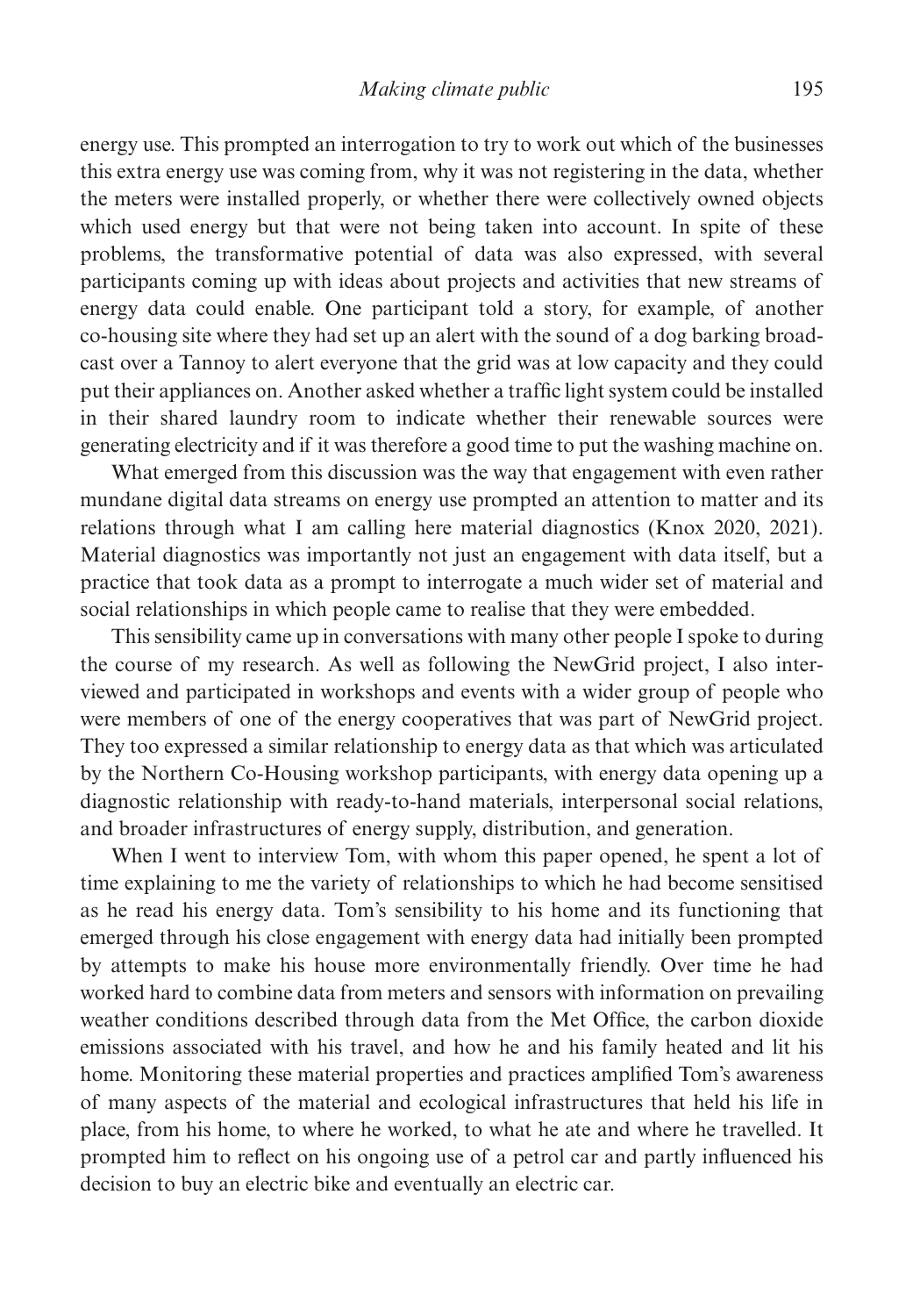#### 196 *Hannah Knox*

As Tom had developed and deepened a sensibility to energy, pollution, and thermodynamics through these ongoing activities, these had caused him to go beyond a consideration of his direct material circumstances of his house to attend to other kinds of relations. These interrogations were not always intentional, with data and new energy-saving technologies often causing Tom to think about aspects of his life in ways that were quite unanticipated. One example of this was the diagnostic effects that unfolded when, after years of energy monitoring, and after installing solar panels on his house, Tom and his family decided to buy an electric car. Because it needed to be charged up through the home, and because they were trying to be environmentally conscious, the electric car needed to be parked close to the house either at times of lowest grid intensity, or when Tom's solar panels were producing electricity, so as to make the charging as ecologically effective as possible. To reach the charging point, however, the car had to be parked in the back alley that ran along the rear of the house. Tom told me that this was awkward, as it would mean asking neighbours to move their cars so that he could put his car onto charge:

*People can park at both ends and block us out—they can block us in as well. Normally, you've just got to knock on their door and say 'you're blocking me in', but if it's just 'you're blocking the street I want to plug my car in' I don't feel like, really I should go and bother them for that.*

Asking people to move their cars to access a street in order to charge an electric vehicle at times dictated by data on environment properties and relations felt different to asking people to move their cars so as to get one's own vehicle out to drive it. The reason for why this was the case was left hanging, with Tom simply saying '*you know what I mean?*' And I felt like I did. In the context of the rest of the conversation it did seem like it might be presumptuous to knock on a neighbour's door and interrupt them for what might have been seen as an indulgent, selfish, or inflexible demand to plug a vehicle in at an otherwise seemingly idiosyncratic time of day. Material diagnostics in this case, was not only about tracing out the implications or possibilities brought to the fore by data, but also attending to the implications of the decisions that were informed by the informational flows that energy data produced: implications which pitted being an infrastructural public against being, in this case, a good neighbour.

This issue of the unfolding, and ongoing process of sensing, analysing, interpreting, and then trying to act appropriately was explained to me once again when I went to speak to another interviewee. Eric was a climate scientist by profession. He had become particularly involved in energy monitoring as part of an eco-renovation project to transform an old vicarage that he and his wife had bought. He had told me how he had been interested from the outset in monitoring his data. He was very comfortable with using spreadsheets to calculate material properties and told me he used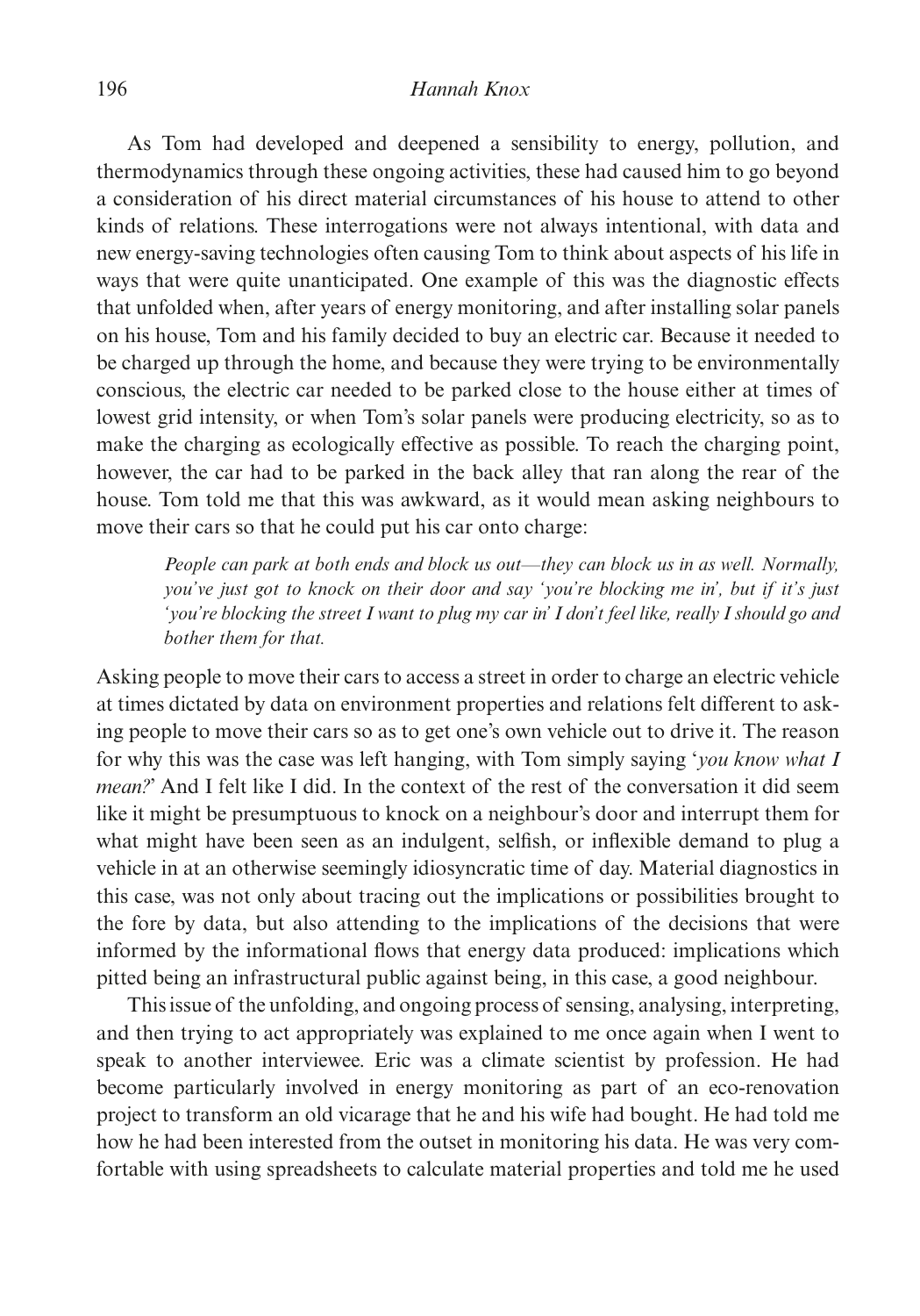spreadsheets extensively in the project. Nonetheless, as Eric became more sensitised to questions of energy and materials, he found himself moving away from spreadsheets of energy data, and incorporating a more expansive experimental and materially explorative approach to his renovation project.

One of the surprising effects of attending, first through data, and then through materials, to the complex and unfolding social–material world of energy transformation, was that it opened up the possibility that existing ways of doing things could be done otherwise. As Eric and I discussed the process of retrofitting the old vicarage, he started to tell me how a data-driven attention to the energetic properties of his new home prompted a material inventiveness and creativity that he did not initially anticipate.

One story he told me was the conundrum they were faced with when they wanted to insulate an arched window. The builder had never encountered anyone who wanted to insulate an arch before, and so Eric set about working out a way to go about the task. He first consulted an architect friend who was helping with the retrofit project, who sensitised him to the basic language he needed to understand what a window arch was in architectural terms (the wall as 'reveal', the 'kiss' where the wall and ceiling meet). Analysing the arch 'reveal', they realised that the archway was not straight but was actually a 'section through a cone' and so, finding an online cone calculator Eric found himself able to work out a way of calculating the area that needed to be insulated and the shape the insulation would need to be:

*So I put the measurements in for the size of the windows. And then built myself a giant protractor—on the floor. So I used a bit of string on a chair leg and a bit of wallpaper roll. And then drew these conical sets. And then put them over this flexible insulating blanket. And then we cut out the right shape. And then Dylan* [the builder] *thought of a way of using some old polythene pipe around the inside as a frame. And we screwed and stapled onto the pipe. So that's how we ended up with the curved insulation.*

Having taken two days off work to be with the builder and to make this intervention, Eric reflected '*It was fun, and I'd like to think he was my friend now and not just someone I've given tens of thousands of pounds to over nine months work!*'

In this case the experimentation led to a renewed relationship with his builder, built out of an explorative and environmentally attuned relationship with materials. It also meant a new-found understanding of buildings—from the terms used to describe them, to the history of insulation techniques, to the way that builders often seemed to work not through concrete calculations but through more of a 'rule of thumb' approach. Other stories that Eric and Tom told me opened up detailed analyses of the functioning of the solar panel industry, government regulations on feed-in tariffs, an analysis of the relationship that they had historically had with their energy company,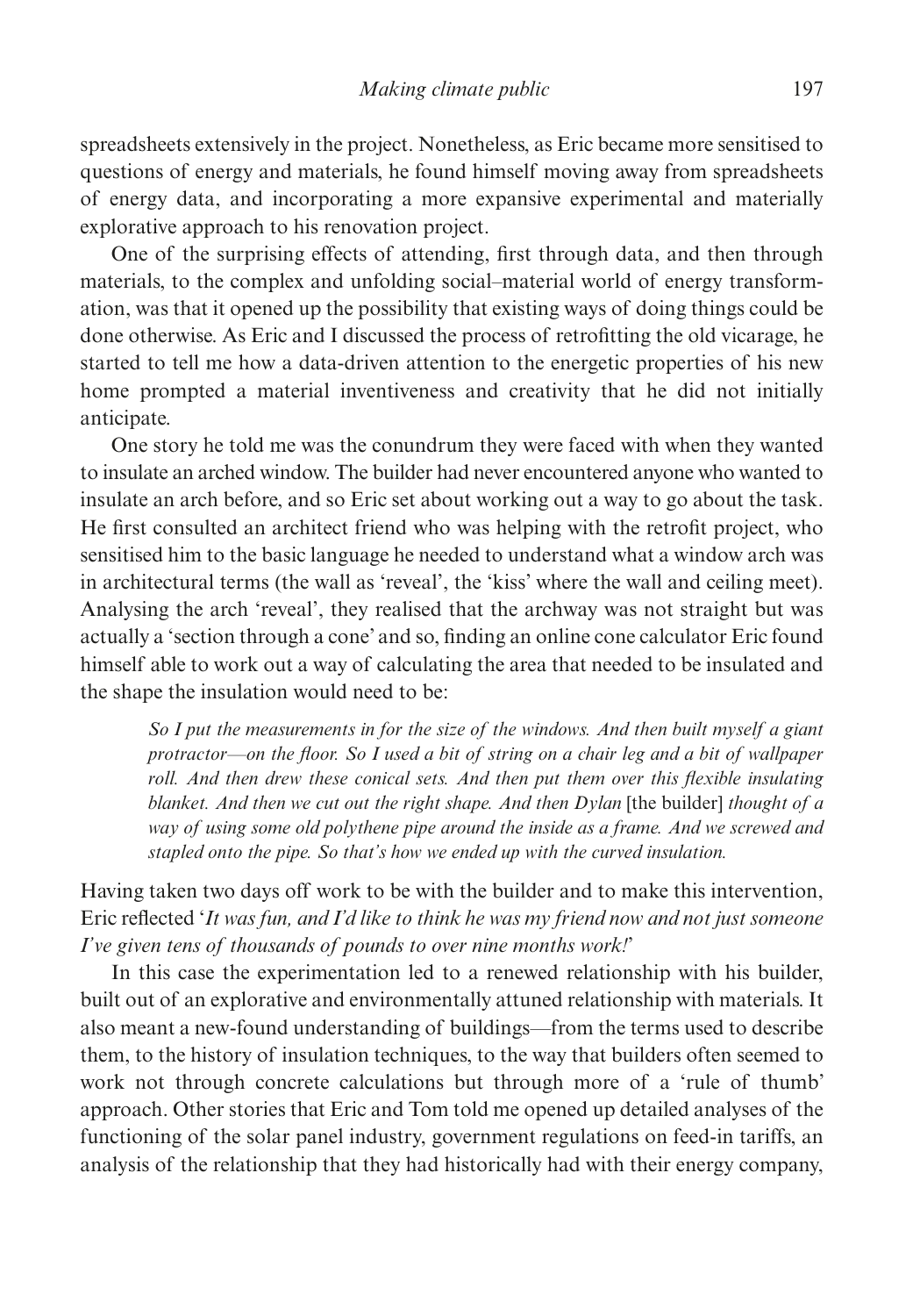how such companies provided data (or not), and the kinds of possible relationships that they might be able to forge in the future with alternative energy generators, suppliers, and technologies.

It could be argued that the material diagnostics that characterised people's engagement with digital and data-mediated environmental processes are simply an extension to the kind of diagnostics that has always been a part of working with ready-to-hand materials and their properties (Ingold 2002). Nonetheless, I suggest that the use of data—on electricity, thermal properties, or cost—not only invited people to engage with materials and their properties, but invited those installing energy-saving technologies or smart meters, or retrofitting their houses, to locate themselves and their material relations within a wider social, infrastructural, and environmental set of relationships that was constantly brought back into view by environmental data. In all the interviews I conducted, people moved in and out, from data analysis on specific issues of energy usage to a broader form of questioning about the way that energy positioned them within existing social and energetic infrastructures, and then back into energy data. It is this experience of being made aware of being part of a complex, entangled, infrastructural systems of relations—which often conflicted with other forms of conducting social life, and over which people frequently realised they had relatively little control— that I refer to as the experience of being part of an 'infrastructural public'.

This brings me to a final point about these practices of material diagnostics that become revealed through an attention to digital environmentalism: that is, the way that these practices become themselves made public through the use of digital platforms and networks. In the case of all of the people and projects I have discussed, the actions taken to reduce energy, be more environmentally friendly, change housing methods, insulate buildings, or attend to thermodynamics were oriented not only to the direct benefits they would generate for individuals, or even the intimate interpersonal relations they established or transformed, but also to a wider sense of enacting a way of being part of a nascent climate public that might collectively start to act upon these infrastructural systems.

Recall the opening example of Tom's Twitter feed. Tom's material diagnostics had moved over time from being a personal project of energy monitoring to a public demonstration of what becomes possible when environmental monitoring becomes part of one's way of being in the world. Even before installing smart metering and monitoring in his home, Tom had started to help other people who belonged to the same energy cooperative learn how to read their energy meters, collate the information in spreadsheets, and begin to discern patterns over time. When Eric told me about another part of the retrofit process, a heat-recovery unit for their hot water pipe that was feeding his shower and '*our only bit of eco-bling*'—he told me he was still a bit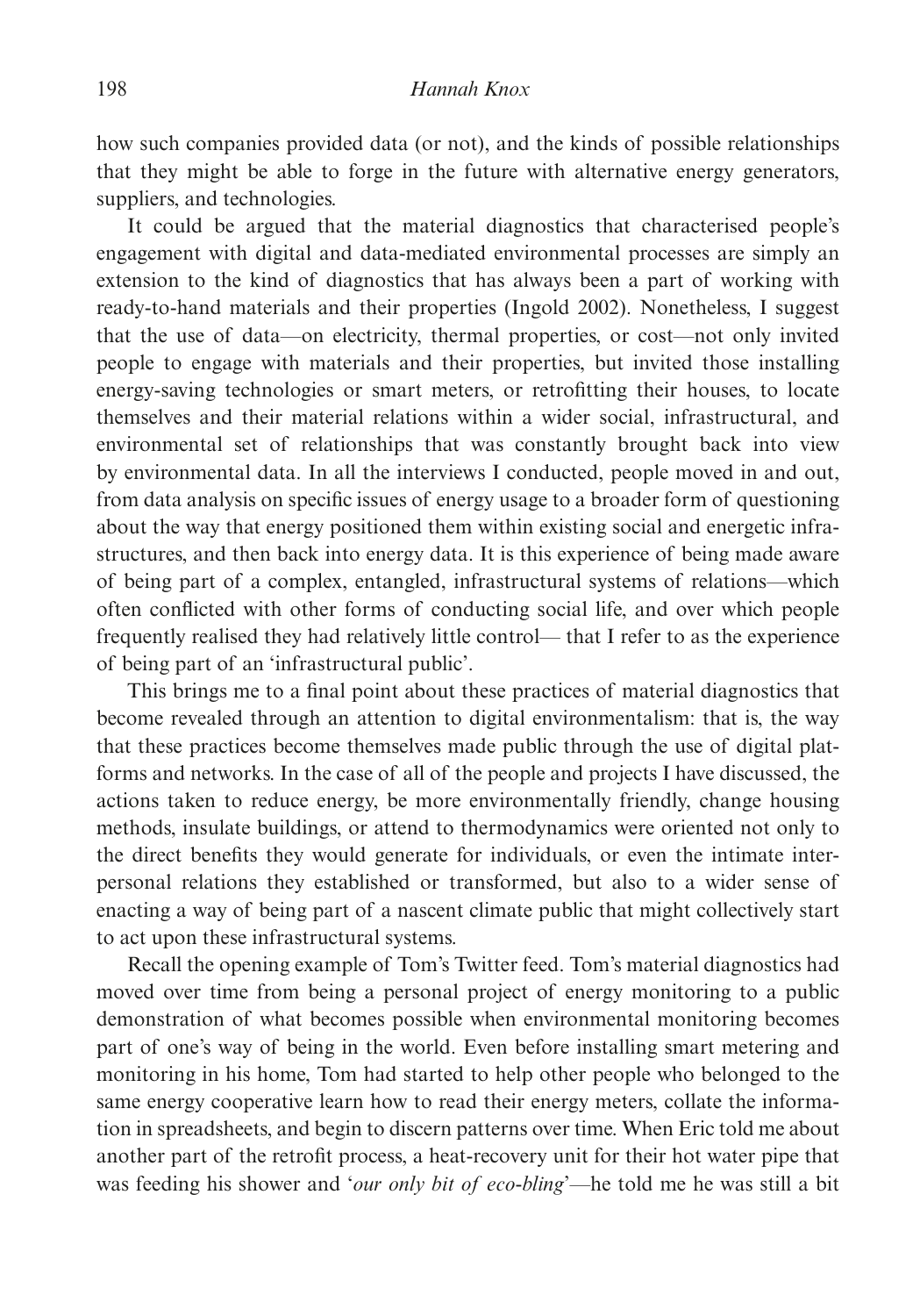sceptical about the ecological benefits of this expensive piece of equipment but that he would do it again in his own home because '*it's an interesting one to talk about because it makes people think about hot water*'. Both Eric and Tom had taken albums-worth of photographs of their retrofit process to share with others who would be interested in doing the same thing. Another couple who I went to speak to who were also thinking of installing a smart meter in their home after having undergone a major renovation to make it more energy efficient, told me of their desire to build a political movement around what they had learnt through their own attempts at saving energy. They were overtly sceptical of the government's smart meter programme, which they saw as a corporate scam, but at the same time, they showed me a large A4 notebook in which they had carefully monitored their own energy use over the past several years, juxtaposing energy data with other forms of environmental observation, and told me of how they wished to inculcate a similar sensibility in others by building a network of activists through email and conversations like the one we were having.

Returning to the NewGrid and to Northern Co-Housing's involvement in this project, both of these were also framed in terms of their orientation towards a refigured public that might unfold through the detail of engagement with energy infrastructure and its digital possibilities. NewGrid framed itself as a demonstrator of what could be possible when urban and community grids were redesigned using digital systems. What emerged was the prospect that digitised energy systems might reconstitute the scale and scope of what an energy collective could look like. This might take the form of peer-to-peer energy trading that would create new collectives out of networks of citizens repositioned as energy generators, or alternatively the invention of place-based community power stations that would become energy suppliers to local areas. The idea of the community power station was a topic that several Northern Co-Housing residents were fascinated by, hoping that eventually the connective and informational possibilities of a functioning smart grid might enable them to forge social, economic, and energetic links beyond their community to a local village, allowing them to share their locally produced electricity with others that they cared about and with whom they wished to forge stronger bonds. As my fieldwork with the NewGrid project drew to a close, its participants were continuing to interrogate digitally enabled alternatives to energy generation. These were now opening up from discussions of local communities as sites of energy generation, to further talk of municipal energy companies, regional power networks, and cooperatively owned place-based energy service companies (ESCOs). These discussions and experiments, grounded in a practice of digitally inflected material diagnostics, entailed nothing less than the working out and bringing into being, through the bottom-up design of technical systems, of a vision of a new kind of social contract between people, energy, and environment.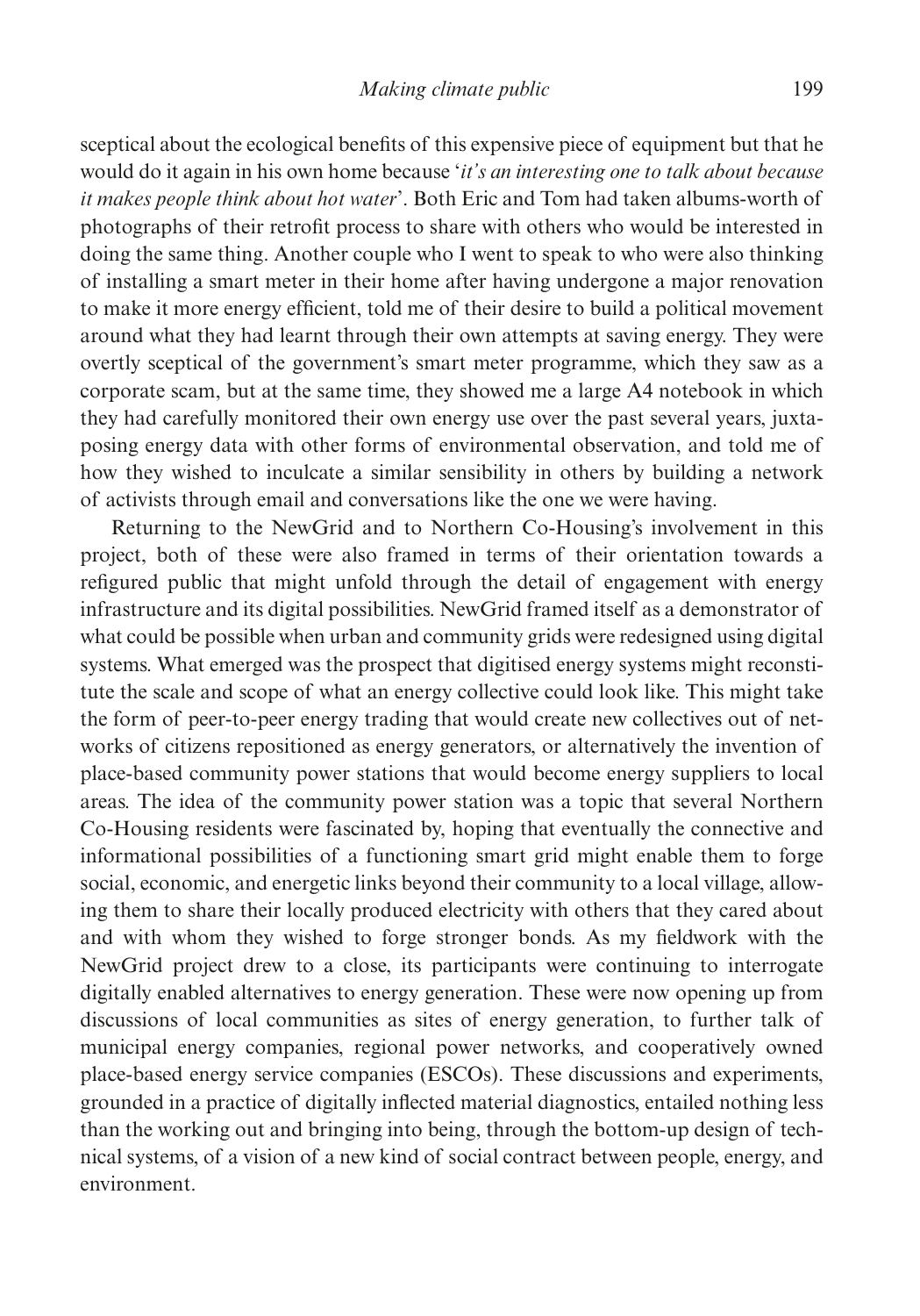## **Conclusion**

In his historical study of the emergence of electric light in 19th-century Europe, Wolfgang Schivelbusch describes the effects of the incursion of gas pipes and electrical cabling into people's homes (Schivelbusch 1988). As private companies laid infrastructure from the street into people's living rooms and bedrooms, this transgressed a carefully policed bourgeois boundary between the realm of public life, and the private domestic interior.

The unease about gas and electric light in the nineteenth century can now take its place in a larger setting. Like daylight, this sort of light had an outside source. Ostensibly burning in the middle of the room in the lamp, its real origin was in the gas-works or in the central electric supply station, that is, in big industry, from which the bourgeois psyche tried to separate itself as it did from the public sphere. Just as the public sphere gained access to the home with daylight, so big industry forced its way in with the light of the gas flame and the electric bulb. (Schivelbusch 1988)

In a similar way, smart meters and smart grids now bring data feeds, Wi-Fi connections, digital visualisation, and smart appliances into the domestic space of the home. However, if 19th-century families struggled with the incursion of the public realm into private domestic space, I have suggested that the sensitisation effected by environmental data, at least among my environmentally attuned interlocutors, seemed to point to an embrace of the new-found experience of 'being infrastructural'. Monitoring and connecting had the effect of constituting these people as part of an infrastructural public, to such an extent that people would actively turn their homes into an object of public deliberation. This making infrastructural of homes and houses through insulation, grids and smart meters, and batteries, not only generated the grounds for the emergence of an infrastructural climate public, but also reinvigorated conversations about the place that collectivities might play in this public sphere of material participation and the appropriate scale at which they might most effectively work.

The activities that I have focused on in this paper were the practices of a rather niche group of individuals—technically competent, financially secure, environmentally concerned, and politically left-leaning. However, the finding that engaging in infrastructure through digital technologies has the potential to stimulate participation in climate change discourse raises the question of what kinds of climate publics might become possible if infrastructure planning and ownership were returned to individuals and communities.

We have seen in the cases presented here, how data on material properties, particularly when collated and revisualised through smart metering and smart grid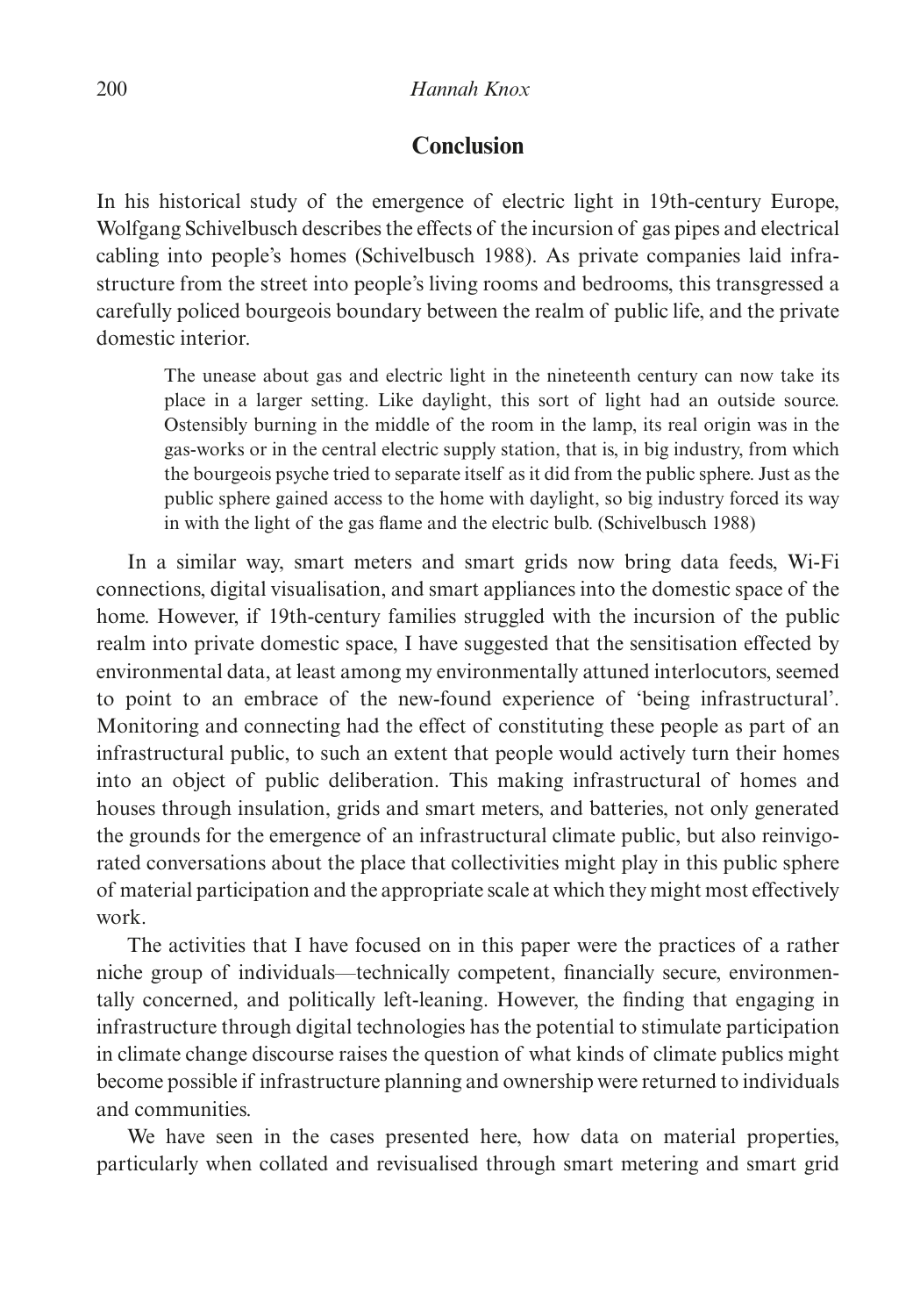systems, reframed the conditions of possibility through which action in the world could be pursued. What seemed odd, or impossible, or strange without a sensibility to thermodynamics and energy infrastructure afforded by meters and grids—insulating an arch, recovering heat from a shower, or thinking about energy in extensive terms that went beyond one's own energy bills and the four walls of one's home—now seemed possible, and indeed logical. Enthused by this opening up of an alternative way of thinking about and engaging with urban environment recast in terms of energy, digital environmentalism came to re-pose the question of public participation reframed in terms of energy relations.

In this paper I have sought to unravel the idiosyncrasies of actually existing engagements with smart grids and smart meters, with a view to showing how engagement with contemporary infrastructure has the potential to play a crucial, if under-appreciated, role in urban climate politics and the making of infrastructural publics. In direct opposition to the hyperbole and techno-modernism of smart city proposals that see urban life in terms of computational operating systems, with people and resources conceived as inputs and outputs that need to be manipulated and managed, this paper has shed light on how people who have access to the design and ownership of infrastructure, are using digital systems in their everyday lives as they seek to live with and through the challenges of climate change and situate themselves as climate publics. I have suggested that this form of digital environmentalism is a practice that augments material sensibilities, with the effect of creating ways of reinhabiting the city through the publicisation of hidden or privatised infrastructures and practices of diagnosis, and a querying that can support intervention into, and transformation of, such infrastructures.

What we find, in the everyday use of smart meters and grids, then, are the seeds of a climate public that is both broader than the niche of environmental activism but more specific than the notion of a general public that must be engaged to 'do something' about climate change. Whilst informed by environmental concerns, which were often the trigger for involvement in these practices in the first place, technology use among my interlocutors invited a form of engagement with material infrastructures, which simultaneously revealed and diagnosed the arcane and sometimes bizarre energy systems that existed behind walls, under floorboards, and beyond the plugs. Data traces opened up questions about relationships that did not always conform to existing or established boundaries: between the family and the individual, the private and the public, community and the state. It led to a tracing and a questioning of fundamental questions of the possibilities that might exist for participating in public life, recast as life lived in and through infrastructure.

Whilst this paper has focused on people's use of smart meters and community grids to reconfigure and understanding of energy systems, there are signs that similar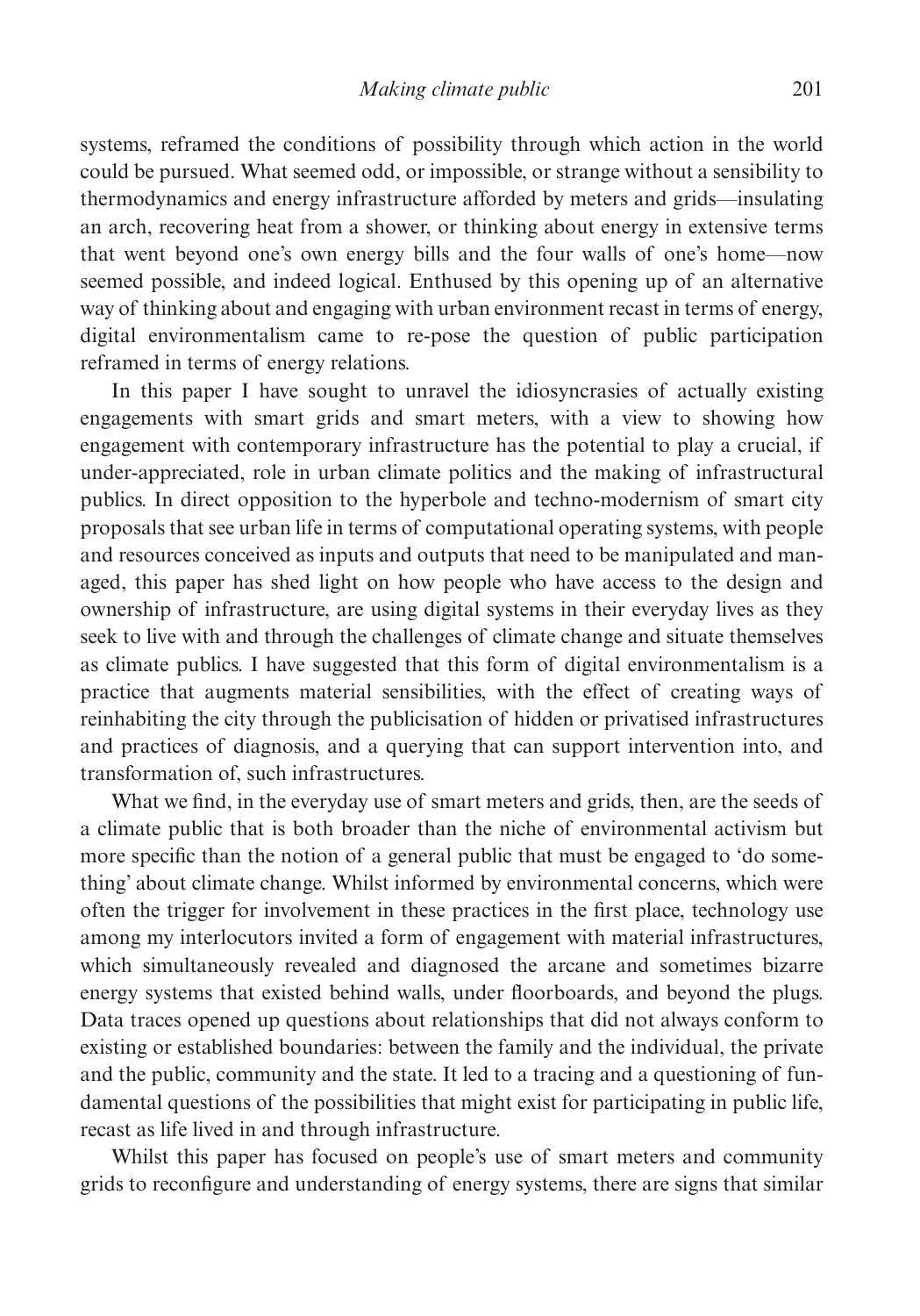#### 202 *Hannah Knox*

dynamics might be observed with other kinds of digital environmental practices. Air-quality monitoring has similarly led to activities that have sought to remap urban spaces in terms of pollution hotspots, creating public campaigns and creating an impetus for redesigning streets for people rather than cars. Urban litter picking collectives find themselves mapping litter collection, sharing successes on Facebook, and tagging fly-tipping on council run websites, creating new relations of care with urban landscape. Similarly the monitoring of chemical residues in towns and regions afflicted with industrial pollution, have led to the visualisation of the effects of such residues on bodies, food, and wildlife, engendering an activism which deploys bottom-up citizen-produced data against corporate power. And indeed even these distinctions are possibly too rigid. Beyond the walls of government departments or the carefully policed boundaries of academic disciplines, these various forms of digital environmentalism in the city blur the boundaries between energy, biodiversity, waste, transportation, food, or heat as sites of environmental transformation. Too often digital sustainability takes a top-down approach to how digital systems could be used as technologies of surveillance, management, and control in ways that fail to recognise the creative, disruptive, and transformative ways they are already being incorporated into urban life. In drawing attention to everyday digital environmentalism, this paper has sought to show, through a more grounded, ethnographic understanding of urban climate change, new possibilities that are emerging for rethinking the future of cities and citizenship, as sites of entangled social and political and ecological relations.

## **References**

- Anand, N. (2011), 'PRESSURE: The PoliTechnics of Water Supply in Mumbai', *Cultural Anthropology*, 26(4): 542–64. https://doi.org/10.1111/j.1548-1360.2011.01111.x
- Anand, N., Gupta, A. & Appel, H. (2018), *The Promise of Infrastructure* (Durham, NC, Duke University Press). https://doi.org/10.1215/9781478002031
- Bakke, G.A. (2016), *The Grid: The Fraying Wires Between Americans and Our Energy Future* (New York, Bloomsbury USA).
- Boyer, D. (2019), *Energopolitics: Wind and Power in the Anthropocene* (Durham, NC, Duke University Press). https://doi.org/10.2307/j.ctv12102bw
- Braun, B. & Whatmore, S. (2011), *Political Matter: Technoscience, Democracy, and Public Life* (Minneapolis, MN, University of Minnesota Press).
- Castán Broto, V., Robin, E. & While, A. (2020), *Climate Urbanism: Towards a Critical Research Agenda* (Cham, Springer International). https://doi.org/10.1007/978-3-030-53386-1
- Coleman, E. G. (2009), 'Code is Speech: Legal Tinkering, Expertise, and Protest among Free and Open Source Software Developers', *Cultural Anthropology*, 24(3): 420–54. https://doi.org/10.1111/j.1548-1360.2009.01036.x
- Coleman, L. (2014), 'Infrastructure and Interpretation: Meters, Dams, and State Imagination in Scotland and India', *American Ethnologist*, 41(3): 457–72. https://doi.org/10.1111/amet.12084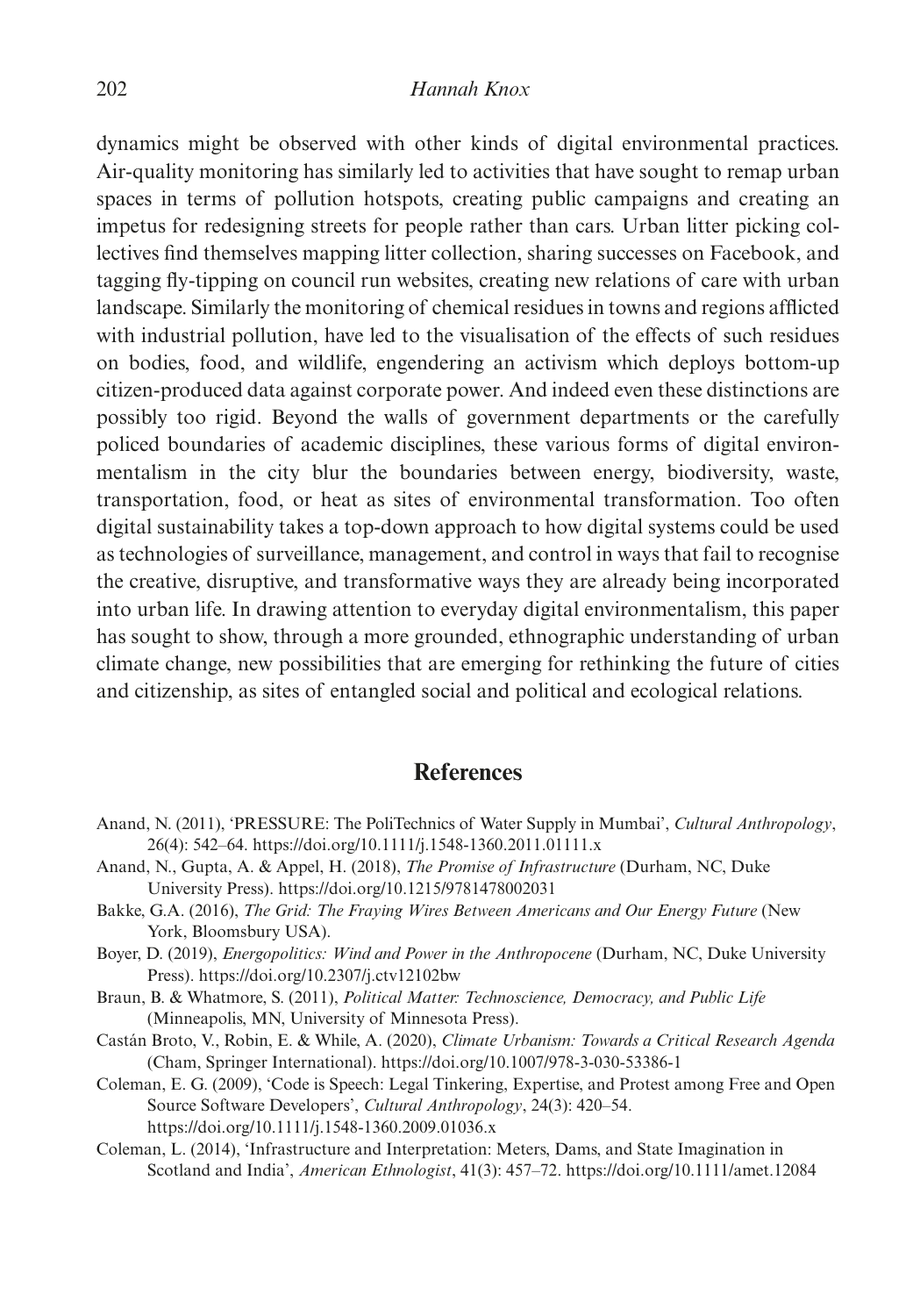- De Boeck, F. (2012), 'Infrastructure: Commentary from Filip De Boeck', *Cultural Anthropology Online Curated Collections*.
- Edwards, P.N. (1999), 'Global Climate Science, Uncertainty and Politics: Data-laden models, Modelladen Data', *Science as Culture*, 8(4): 437–72. https://doi.org/10.1080/09505439909526558
- Edwards, P.N. (2010), *A Vast Machine: Computer Models, Climate Data, and the Politics of Global Warming* (Cambridge, MA, MIT Press).
- Gabrys, J. (2014), 'Programming Environments: Environmentality and Citizen Sensing in the Smart City', *Environment and Planning D*, 32(1): 30–48. https://doi.org/10.1068/d16812
- Gabrys, J. (2016), *Program Earth: Environmental Sensing Technology and the Making of a Computational Planet* (Minneapolis, MN, University of Minnesota Press). https://doi.org/10.5749/minnesota/9780816693122.001.0001
- Hand, M., Shove, E. & Southerton, D. (2005), 'Explaining Showering: A Discussion of the Material, Conventional, and Temporal Dimensions of Practice', *Sociological Research Online*, 10(2): 1–13. https://doi.org/10.5153/sro.1100
- Harvey, P., Bruun Jensen, C. & Morita, A. (2017), *Infrastructures and Social Complexity: A Companion* (London, Routledge). https://doi.org/10.4324/9781315622880
- Hastrup, K. & Skrydstrup, M. (2012), *The Social Life of Climate Change Models: Anticipating Nature* (Hoboken, NJ, Taylor and Francis). https://doi.org/10.4324/9780203093870
- Houser, H. (2014), 'The Aesthetics of Environmental Visualizations: More Than Information Ecstasy?', *Public Culture*, 26(2) (73): 319–37. https://doi.org/10.1215/08992363-2392084
- Hughes, T.P. (1983), *Networks of Power: Electrification in Western Society, 1880–1930* (Baltimore, MD, Johns Hopkins University Press).
- Ingold, T. (2002), *The Perception of the Environment: Essays on Livelihood, Dwelling & Skill* (Abingdon, Taylor & Francis).
- Juris, J.S. (2008), *Networking Futures: The Movements Against Corporate Globalization* (Durham, NC, Duke University Press). https://doi.org/10.2307/j.ctv11sn2g6
- Kelty, C.M. (2008), *Two Bits: The Cultural Significance of Free Software* (Durham, NC, Duke University Press). https://doi.org/10.2307/j.ctv1198vx9
- Knox, H. (2017), 'Affective Infrastructures and the Political Imagination', *Public Culture*, 29(2): 363–84. https://doi.org/10.1215/08992363-3749105
- Knox, H. (2020), *Thinking Like a Climate: Governing a City in Times of Environmental Change* (Durham, NC, Duke University Press). https://doi.org/10.1215/9781478012405
- Knox, H. (2021), 'Digital Devices: Knowing Material Culture', in T. Carroll, A. Walford & S.M. Walton (eds) *Lineages and Advancements in Material Culture Studies* (Abingdon, Routledge). https://doi.org/10.4324/9781003085867-8
- Knox, H. (forthcoming 2022), 'Technology, Environment and the Ends of Knowledge', in M.H. Bruun, D.B. Kristensen, R. Douglas-Jones, C. Hasse, K. Høyer, B.R. Winthereik & A. Wahlberg (eds) *Handbook of the Anthropology of Technology* (Basingstoke, Palgrave Macmillan).
- Latour, B. (1993), *We Have Never Been Modern* (New York, London, Prentice Hall/Harvester Wheatsheaf).
- Latour, B. & Weibel, P. (2005), *Making Things Public. Atmospheres of Democracy* (Cambridge, MA, MIT Press).
- Lippert, I. (2015), 'Environment as Datascape: Enacting Emission Realities in Corporate Carbon Accounting', *Geoforum*, 66: 126–35. https://doi.org/10.1016/j.geoforum.2014.09.009
- Luckin, B. (1990), *Questions of Power: Electricity and Environment in Inter-war Britain* (Manchester, Manchester University Press).
- Lury, C. (2021), *Problem Spaces: How and Why Methodology Matters* (Cambridge, Polity Press).